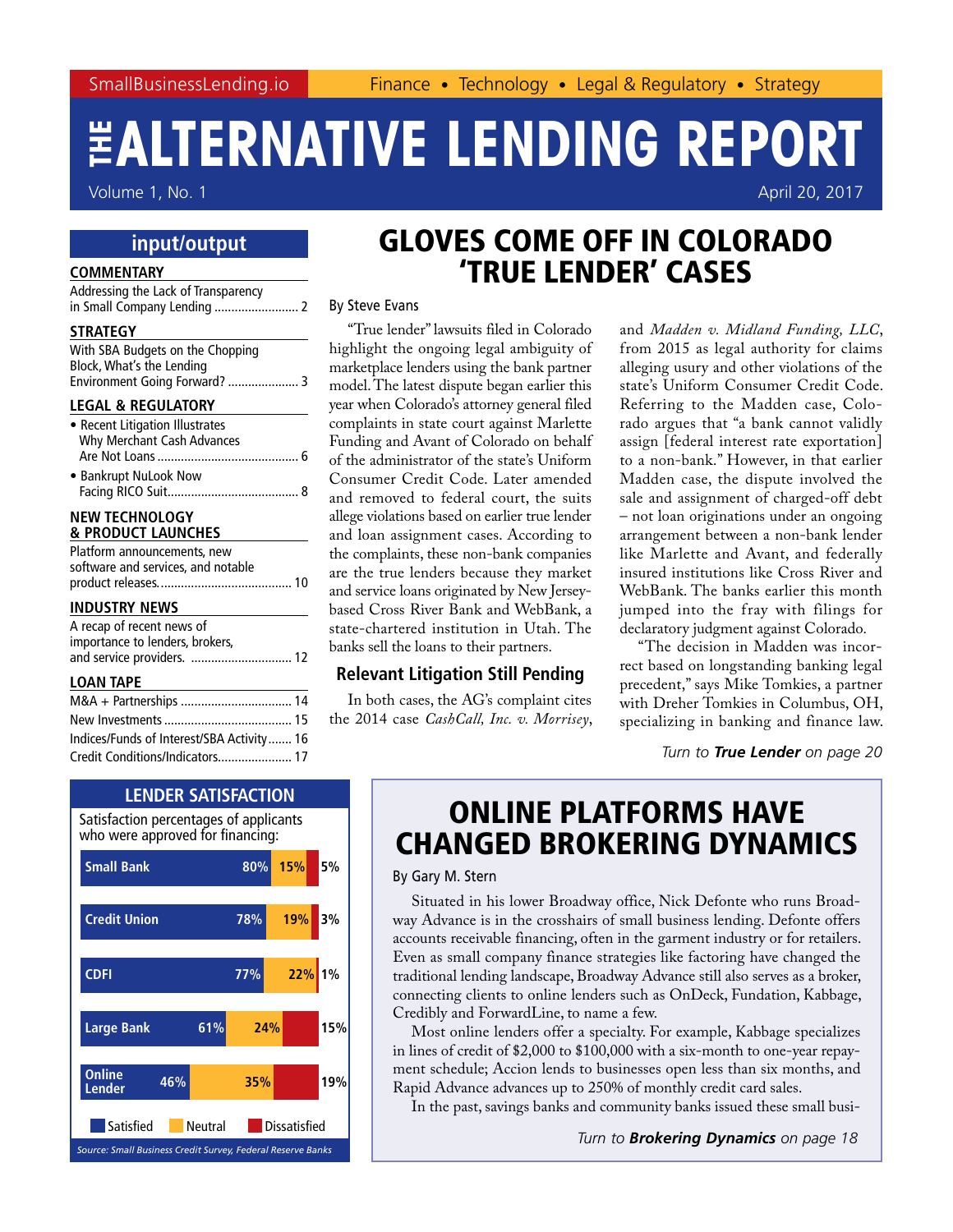### <span id="page-1-0"></span>**THE ENDING REPORT Commentary**

**Editor & Publisher** *Steven Dresner*

> **Contributing Editor** *Steve Lord*

**Contributing Writers** *Steve Evans Grant Harvey Tim Lloyd Brian O'Connell Gary Stern*

**Production Editor** *Gary Newman*

*Jane Yu*

**Operations** *Lenny La Sala*

**Technology** *Tarun Gupta*

#### **THE ALTERNATIVE LENDING REPORT**

DealFlow Financial Products, Inc. P.O. Box 122 Syosset, NY 11791 T (516) 876-8006 F (516) 876-8010

#### <subscribe@smallbusinesslending.io> <www.smallbusinesslending.io>

*The Alternative Lending Report™* is published on the first and third Thursday of every month, except the second Thursday of August and the second Thursday of December. Subscription rate: \$995 per year for 22 issues, delivered electronically.

All rights reserved. © 2017 DealFlow Financial Products, Inc. Photocopy permission is available solely through DealFlow Financial Products. *Copy-ing, distributing electronically by email, or duplicating this publication in any manner other than one permitted by agreement with DealFlow Financial Products is prohibited.* Such actions may constitute copyright infringement and leave perpetrators subject to liability of up to \$150,000 per infringement (Title 17, U.S. code). *The Alternative Lending Report*  and The Alternative Lending Conference*™* are trademarks of DealFlow Financial Products.

*The Alternative Lending Report* is a general-circula-tion publication. No information herein should be construed to be recommendations to purchase, retain, or sell securities, or to provide investment advice of the companies mentioned or advertised. No fees are accepted for publishing any editorial information. DealFlow Financial Products, Inc., its subsidiaries, and its employees may, from time to time, purchase, own, or sell securities or other investment products of the companies discussed or advertised in this publication.

### EDITORIAL

### ADDRESSING THE LACK OF TRANSPARENCY IN SMALL COMPANY LENDING

By Steven Dresner

People who take news reporting seriously consider the "Five W's" principles to live by. According to the Five W's, information can only be considered complete if you've answered the questions of who, what, when, where, and why. And so I thought it would be fitting to introduce you to *The Alternative Lending Report* by answering these questions.

**Who's the publisher?** DealFlow Financial Products (a/k/a "DealFlow"), is the publisher of *The Alternative Lending Report.* As a company, we have considerable experience providing news, information, and analysis across a variety of deal markets. Since 2003, our team has worked to make capital markets more efficient by offering unique insight to thousands of clients of our publications, events, and database services.

If you're a lender, broker, or service provider, we're working for you – and *The Alternative Lending Report* is meant to serve as your trade publication.

**What does the report cover?** *The Alternative Lending Report* is dedicated to covering the small business lending ecosystem including alterative investment structures, online and marketplace lending, and non-bank financing structures such as factoring, invoice financing, merchant cash advance, and revenue-based financing. As the flag on the cover of this report suggests, we're focused on innovations in finance and technology, legal and regulatory dynamics, and strategy within the alternative lending segment.

Regarding the borrowers we'll cover, we are using criteria based on the size of a loan (approximately \$1M credit or below) and/or the size of the company (approximately \$20M in revenues or below). Academic whitepapers and industry experts commonly use these

thresholds to define the scope of the small company lending market. We do not cover consumer lending, except where we believe information in that segment would be useful to our readers.

A final note about our coverage: While we publish information about developments globally, our primary focus is on the United States.

**Why are we doing this?** There's very little transparency in this market. Without government-mandated loan reporting, or public aggregation of data, there's simply not enough information for people to make good business decisions.

Our call-to-action at DealFlow has always been to make markets more efficient through information and data. That's what we're aiming to do in the small company lending segment.

**What's our publishing frequency?** Our first product, *Small Business Lending Daily*, is a free electronic newsletter that's published Monday through Friday and delivered to your inbox. We cover a broad swath of topics in our Daily email such as "traditional" bank lending and we aggregate original articles, research reports, and news releases.

*The Alternative Lending Report* is published in PDF on the first and third Thursday of each month. As we enhance our website, new information will be updated daily on SmallBusinessLending.io.

In the near future, we will also be launching innovative webcasts, live events and training programs, and subscriptionbased analytics. As these products and services come online, we'll notify you and keep an open channel for your feedback. In the meantime, we hope *The Alternative Lending Report* meets your expectations. If you'd like to subscribe to the report, call<br>us at  $(516) 876-8006$ . us at (516) 876-8006.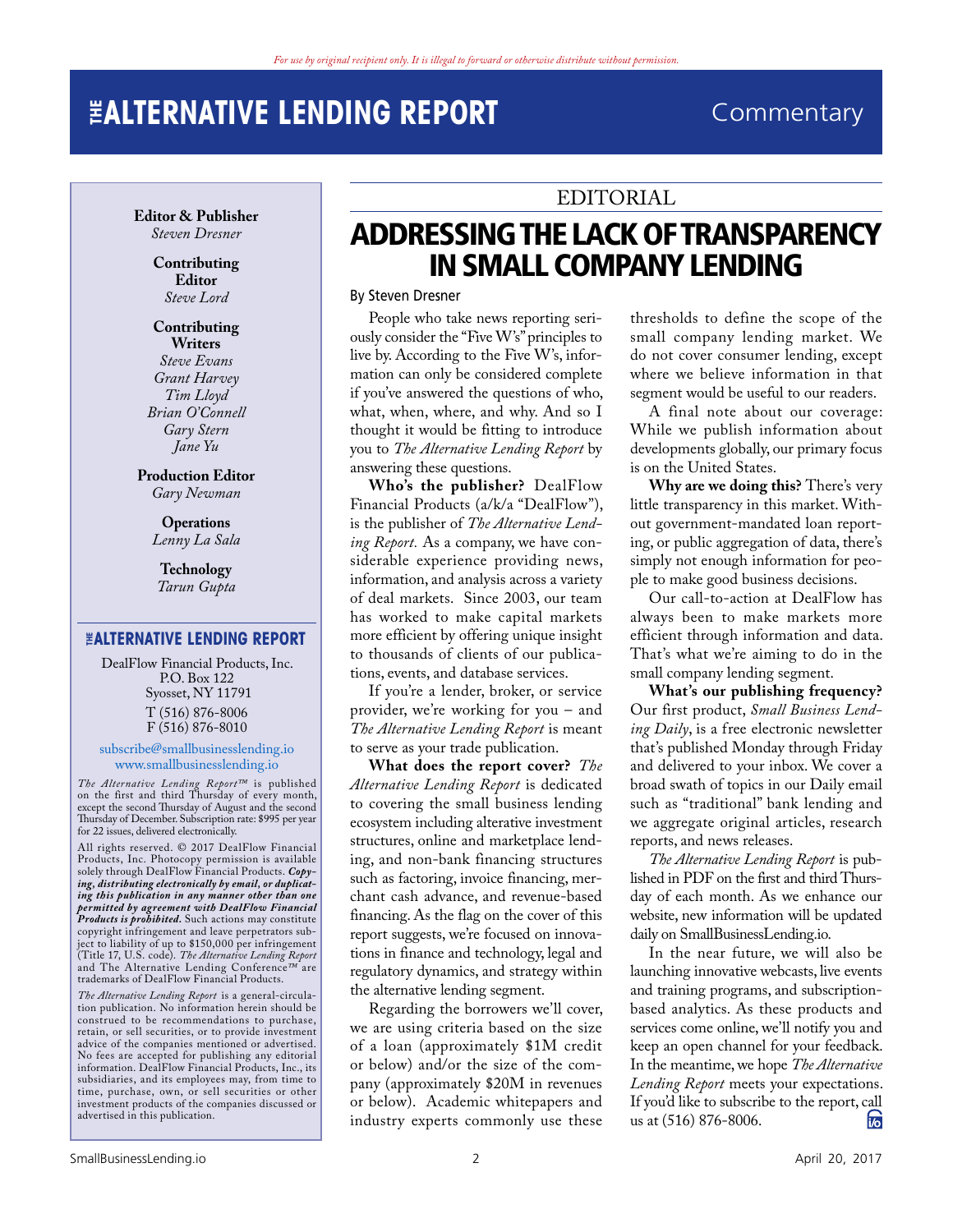## <span id="page-2-0"></span>**THE EXECUTE REPORT** Strategy

### WITH SBA BUDGETS ON THE CHOPPING BLOCK, WHAT'S THE LENDING ENVIRONMENT GOING FORWARD?

#### By Brian O'Connell

At a time when small business owners are bullish on the U.S. economy – and their own prospects – the Trump administration is pulling back on federal funding for smaller companies. According to a White House draft proposal, the U.S. Small Business Administration is facing a 5% budget cut for fiscal year 2018, or \$43.2 million in actual dollars.

"TD Bank continues to grow its SBA portfolio and the proposed budget changes wouldn't impact our ability to serve our customers." *Tom Pretty, TD Bank*

The timing isn't exactly stellar for the Trump Administration, or for small businesses.

Opening the year, small business owners seemed downright giddy about their profit prospects, as the NFIB small business optimism index stood at a 43-year high. Correspondingly, banks and lenders seem bullish, too, as loans to small business percentages rose by a double-digit margin in 2016, and as business lending at domestic mega-banks and big lenders were at post-recession highs at the end of 2016.

But as the conventional wisdom had it, a new, self-described "business friendly" regime pulling the levers at 1600 Pennsylvania Avenue would be supportive of small businesses – but the proposed 2017 SBA budget has given both business owners and lenders pause heading into the second half of 2017.

Lenders, though, aren't backing away from small businesses yet, as they adopt a "business as usual" mindset ahead of Congressional budget negotiations.

"We don't expect that any budget changes would impact TD Bank's overall ability to lend via the Small Business Administration to small businesses," says Tom Pretty, head of SBA Lending at TD Bank. Pretty notes that SBA loans are typically done via a financial institution, with a small portion of the loan guaran-

teed by the SBA. "Because the SBA does not lend directly to small businesses, the proposed budget adjustment is unlikely to affect the agency's borrowing program," he states.

"It's our belief the small business economy continues to be vibrant, and these businesses need capital to expand," he adds. "TD Bank continues to grow its SBA portfolio and

the proposed budget changes wouldn't impact our ability to serve our customers."

Pretty also notes the SBA designates certain banks such as TD Bank as "Preferred Lenders," which means they are "able to process and close SBA loans more quickly than other institutions," he says. Also putting lenders like TD Bank on the inside track is the fact that the bank participates in all of the SBA loan offerings, including SBAExpress Loan, 7(a) Loan, 504 Loan and the USDA Loan (for agriculture businesses).

### **"Mixed Signals" For Small Businesses**

That doesn't mean lenders won't be watching the Trump administration closely as it steers the SBA over the next four years – they will.

"The Trump administration's impact on small businesses through the SBA is still up in the air as there appears to be

### **KEY SBA 2018 BUDGET POINTS**

- 5% of SBA cuts come from government grant programs, an area where the White House says the private sector should carry more of the load.
- Dollar amounts linked to SBA loan guarantees and to disaster assistance programs are also under the axe.
- Programs to be eliminated include PRIME technical assistance grants, Regional Innovation Clusters, and Growth Accelerators, the latter two rolled out by the Obama administration.
- The proposed budget also abolishes the Minority Business Development Agency, run by the Commerce Department, and which promotes the creation of minority-owned businesses.
- The lion's share of the 5% SBA budget cuts comes from SBA counseling and training programs, which are geared primarily to keep U.S. small businesses up and running, and out of default.
- Saved from the budget axe are funding for 7(a) and 504 loans.

mixed signals which should be worked out in more detail in May," notes Gregg Landers, managing director at CBIZ MHM, a national accounting and professional services provider.

Landers believes the guaranteed loan programs (the 7(a) for general business loans and 504 loans for capital) may weather any SBA budget storms, but microloans, which target very small lowincome businesses and provides some business skills assistance, may be affected. "If that's the case it would certainly negatively affect those small low-income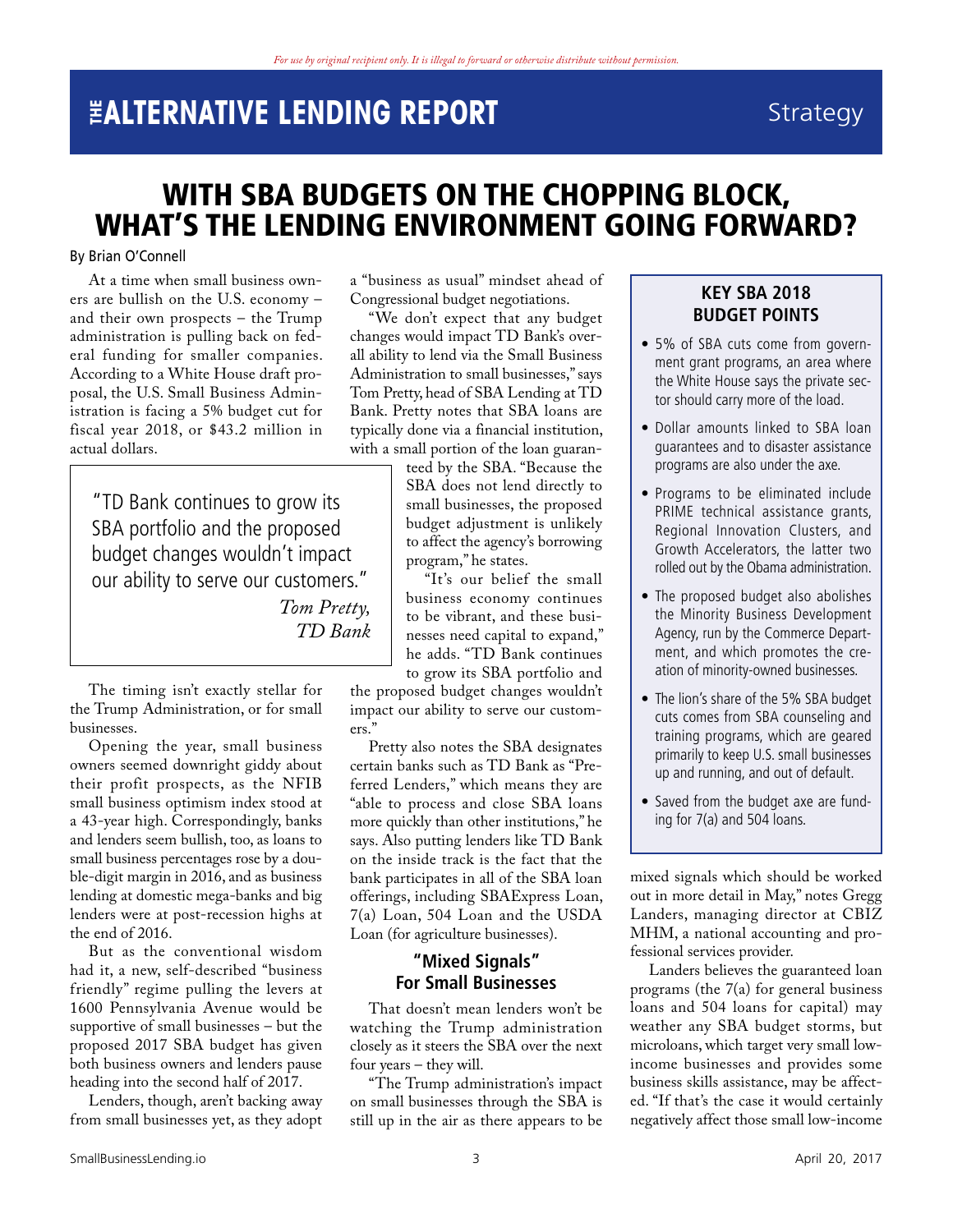### Strategy

related businesses more than the typical small business," he states.

One "big issue" also looms large, Landers says – How do small businesses get the money to survive and grow if they don't have SBA loan options?

"You could argue there are more capital alternatives for small business today than there were ten or twenty years ago," he adds. "For example, we now have

"There are alternative lenders, especially relative to equipment or tangible asset purchases and you may see more demand for them..."

> *Gregg Landers, CBIZ MHM*

crowd source possibilities, and arguably more alternative lending companies that charge higher interest for collateralized business loans. You could also argue the other side as well – that because regulations have become more onerous, the SBA and big lenders won't be as prominent in filling this void. In that regard, higher risk small business loans simply become too unprofitable for banks to address."

Landers also sees larger problems that have little to do with SBA budget cuts that are curbing small business financing so far in 2017.

"Banks, independent or not, are so heavily regulated now that smaller loans, especially if there is no track record or weak collateral making the loan riskier, become unprofitable for a bank," he says. "There are alternative lenders, especially relative to equipment or tangible asset purchases and you may see more demand for them, however, they typically charge much higher rates for the loan and are often more oriented towards short term loans."

#### **Trouble with SBA Mainstays**

If there are specific concerns about a slimmer SBA budget going forward, some lending industry insiders point to a pair of agency mainstays over the years – the 7(a) Loan Program and the SBA 504 Loan Program, says Manuel Henriquez, founder and CEO of Hercules Capital, a large non-bank provider of venture debt to both expansion-stage and established

companies. "It's highly likely that concerns primarily surround the  $SBA's$  7(a) Loan Program, the agency's primary program for helping

"I certainly expect to see less banks willing to underwrite

or crisis in the SMB market."

thereby causing a liquidity crunch

*Manuel Henriquez, Hercules Capital*

start-up and existing small businesses, with financing guaranteed for a variety of general business purposes," says Henriquez. "After all, SBA does not make loans itself, but rather guarantees loans made by participating lending institutions. In this way, taxpayer funds are only used in the event of borrower default. This reduces the risk to the lender but not to the borrower, who remains obligated for the full debt, even in the event of default."

Henriquez also cites concerns about the SBA 504 loan program, which works

in conjunction with Certified Development Companies th roughout the United States, for the acquisition of owner-occupied commercial real estate or machinery and equipment.

"The SBA 504 program provides fixed-rate, long-term financing for businesses in need of brick-and-mortar financing," he notes. "Non-profit Certified Development Companies are set up to contribute to the economic develop-

### **SNAPSHOT OF U.S. SMALL BUSINESS LENDING CLIMATE**

- Lenders are approving small business rates at a 63% approval clip, and small business loan approval rates jumped by 23% in December, 2016 – a sign that lenders are optimistic the Trump administration will be business friendly.
- Big banks such as Bank of America, Wells Fargo, and JP Morgan, are seeing small business loan growth rising, in many cases at double-digit growth.
- Loan rates at smaller banks, credit unions, and alternative lenders are either down or flat in early 2017.
- Both business owners and lenders are wondering how Trump administration policies (along with the drive to reduce regulations) will impact the small business lending environment in 2017.

ment of its community," he adds. "CDCs work with SBA and private-sector lenders to provide financing to small businesses through the CDC/504 Loan Program, which provides growing businesses with long-term, fixed-rate financ-

ing for major fixed assets, such as land and buildings."

Henriquez says that if these pro grams were  $\mathbf b$  a c k bec ause of budget issues,

and the SBA is unable to serve as the guarantor for these loan programs, small businesses could suffer on the cash financing front.

"I certainly expect to see less banks willing to underwrite thereby causing a liquidity crunch or crisis in the SMB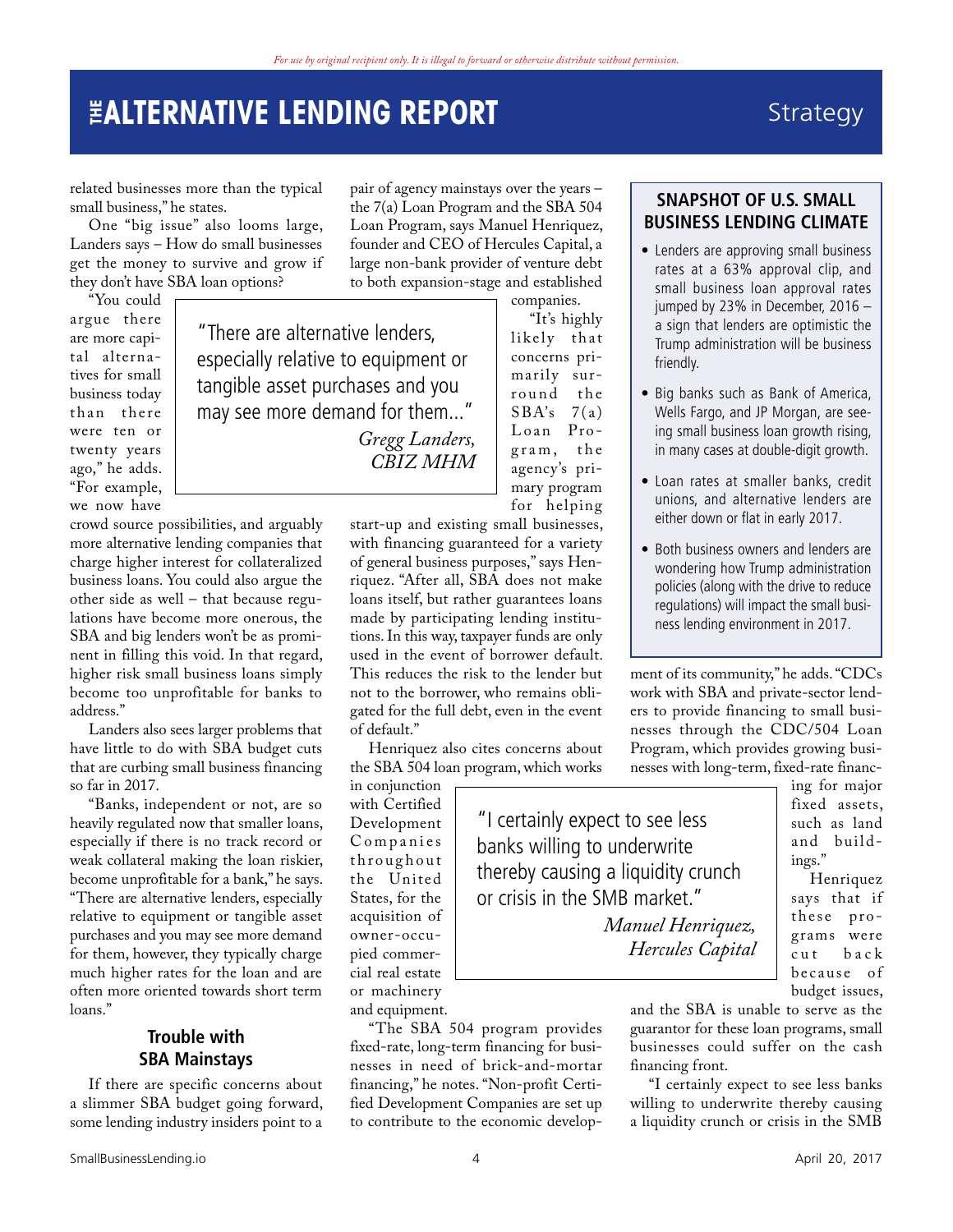### Strategy

market," he says. "That's especially true as the actual number of banks able to participate under either of these programs are very limited, and shrinking. They will continue to lend, but certainly not at the levels they have been if the funding for these programs are cut."

Even if banks do lend, the loan landscape would shift, and not in favor of small companies.

"Lenders, in essence, would be assuming the underwriting of great risk assets and loans and having to absorb the total risk of loans, without the SBA loan programs which serves to dampen any material losses," Henriquez explains.

Without the SBA acting as a backstop, banks would have to charge higher rates to help offset any bad loans, he adds. "Higher rates that would compensate for higher risk means less borrowers will seek those loans, because they would be potentially too expensive, thus leading to an adverse selection of weaker or desperate borrowers willing to accept those higher rates – even though they may already be at elevated risk of default, before facing the higher costs of capital or cost of loans they would need to accept."

"Unfortunately, given the realities of

BASEL 3 and higher current regulations, I don't see many banks rushing in to fill this void, and I don't expect to see community banks step in to underwrite these higher risk loans without the SBA 7(a) or 504 program," Henriquez says.

While nobody's calling the proposed SBA budget cuts a total game-changer, lenders do see a potential shift in loan availability for small companies down the road – a scenario small business owners certainly don't want to experience, although a tighter SBA budget means they'll have little to say about the situation. situation.

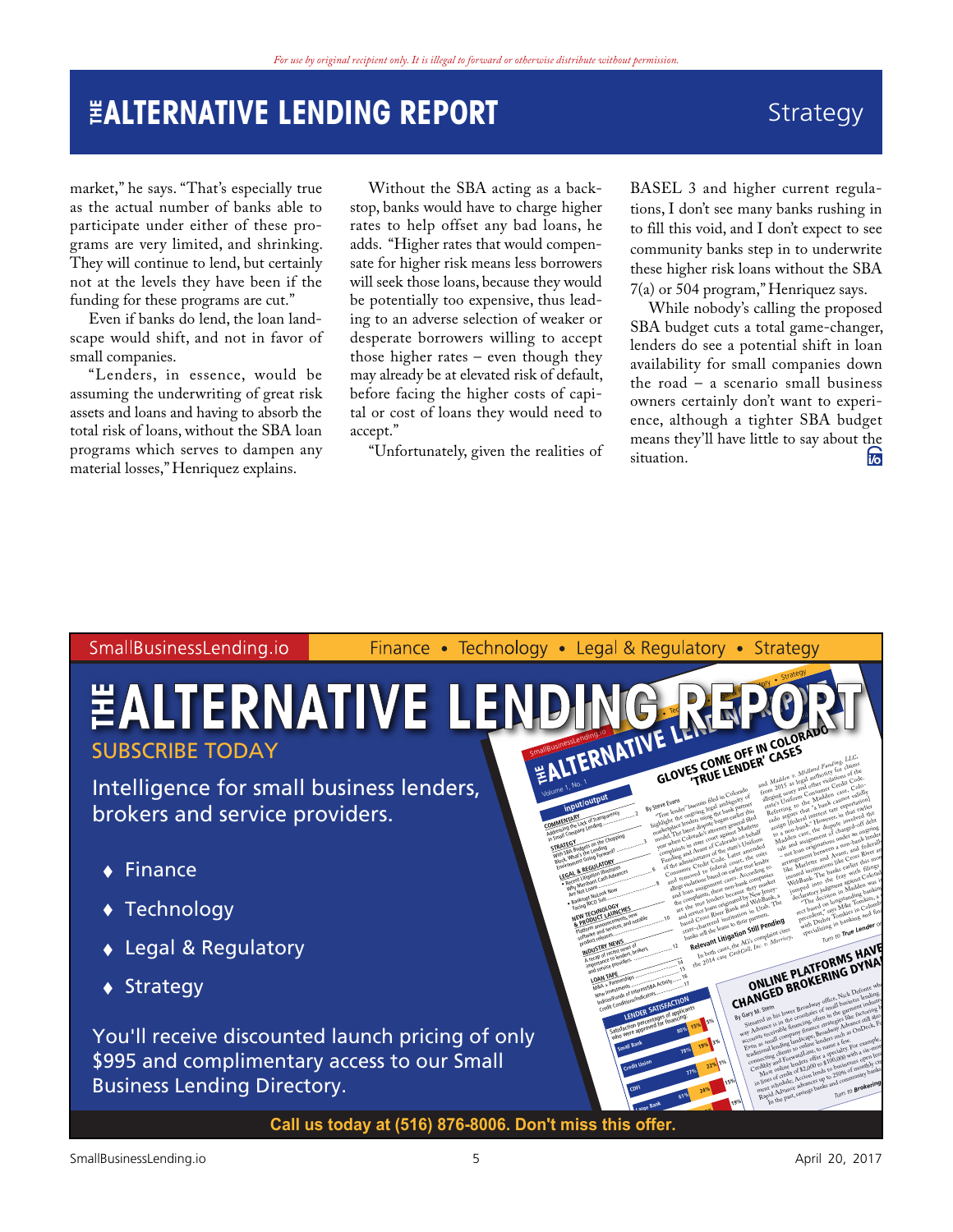### Legal & Regulatory

### <span id="page-5-0"></span>RECENT LITIGATION ILLUSTRATES WHY MERCHANT CASH ADVANCES ARE NOT LOANS

#### By Mark Dabertin, Pepper Hamilton LLP

To the casual observer, the African hyena is unquestionably a type of wolf or wild dog. No one can deny that hyenas and wolves look alike. For zoological purposes, however, the hyena is a type of feline; albeit one that bears an uncanny resemblance to a canine. In the financial world, a merchant cash advance, or "MCA," is analogous to a hyena. An MCA strongly resembles a loan, but for

legal purposes constitutes a purchase and sale contract, i.e. it's a different animal.

Analogies aside, MCA plays an important role in small business financing. The merchant cash advance industry arose during the recent financial crisis when many banks ceased making loans to small businesses. If accurately understood and properly structured, a merchant cash advance offers mutual benefits to both

suppliers and recipients of this increasingly popular source of funding.

#### **New York Litigation Summary**

Because New York has both a relatively low usury cap and a high population of small businesses, New York courts are frequently called upon to interpret whether a given MCA arrangement constitutes a loan. As a result, a review of relevant New York cases is helpful in understanding the key differences between the two.

The key difference between an installment loan and a merchant cash advance was summarized by the Supreme Court of New York, Nassau County in its recent March 16, 2017 decision in *IBIS Capital Group, LLC* 

*v. Four Paws Orlando LLC[1](#page-6-0)* as follows: "For a true loan it is essential to provide for repayment absolutely and at all events. . . [In contrast, where] payment or enforcement [of an MCA] rests upon a contingency, the [MCA] agreement is valid even though it provides for a return in excess of the legal rate of interest."

Briefly, in the case of a loan, all funds

In the case of a merchant cash advance, a person who advances funds to another in exchange for an ownership interest in that party's business receivables may see a profit, or suffer a loss, depending on how those receivables perform. The distinction between a loan and a merchant cash advance matters because it is not uncommon for the cost of an MCA arrangement to equate to an interest rate which exceeds the usury cap of most states.

> that were advanced to the recipient must be repaid to the advancing party (*i.e*., the lender) in full on or before the specified payment due date, usually with interest added. In the case of a merchant cash advance, on the other hand, a person who advances funds to another in exchange for an ownership interest in that party's business receivables may see a profit, or suffer a loss, depending on how those receivables perform. The distinction between a loan and a merchant cash advance matters because it is not uncommon for the cost of an MCA arrangement to equate to an interest rate of 150% or higher, which far exceeds the criminal usury cap of most states. For example, New York 's criminal usury limit is 25%.

On October 25, 2016, the New York Supreme Court issued a decision in *Pearl Capital Rivis Ventures, LLC v. RDN Construction, Inc.[2](#page-6-1)* that turned on the absence of language in the parties' contested MCA agreement specifying that the sale of receivables to the maker/defendant was without recourse to the seller/plaintiff. In the absence of such language, the court found that the

plaintiff was absolutely obligated to repay and the parties' arrangement therefore amounted to a loan with a usurious interest rate of approximately 180% per year.

In this regard, the court drew a distinction between the risk that purchased receivables may not perform as expected and "the risk of nonpayment that is inherent in every loan and that may only be compensated for by

statutory interest; the risk of loss by the death or insolvency of the borrower is the risk that every person runs who lends money on personal security only.["3](#page-6-2)

In *IBIS Capital Group*, the New York Supreme Court first cited numerous New York cases in support of the position that in order to constitute a loan, the principal sum given to one party must be absolutely repayable and not contingent upon future events[.4](#page-6-3) The court then proceeded to review specific provisions from the parties MCA agreement stating that: (i) IBIS would receive a percentage of Four Paws' daily sales, (ii) the transaction was not a loan, and (iii) the agreement would be governed by the Uniform Commercial Code (which does not govern loans).[5](#page-6-4) According to the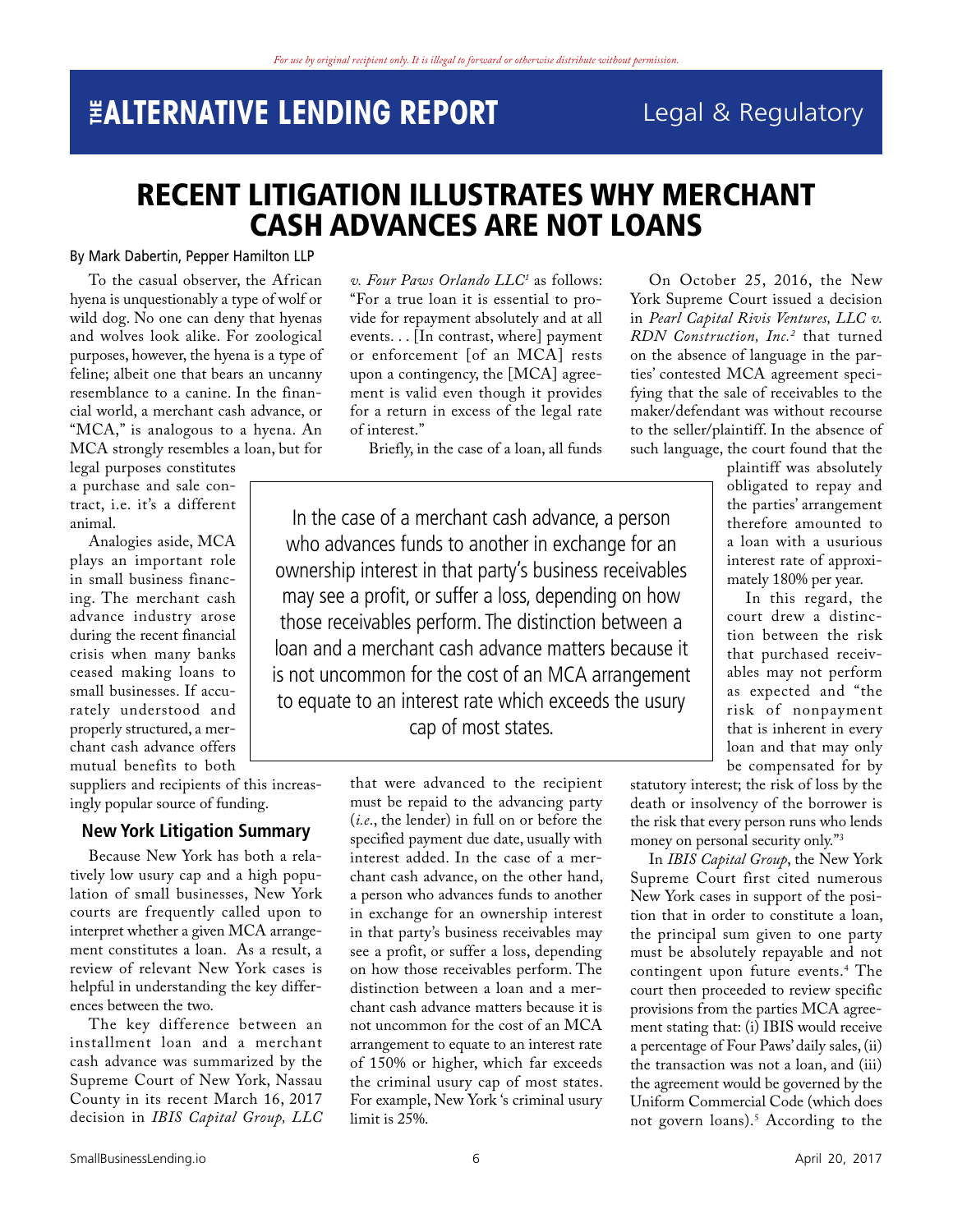Legal & Regulatory

Furthermore, to compensate for the risk of making the merchant cash advance, it is not uncommon for the party advancing funds to charge a factor rate, which may seem analogous to a finance charge. What ultimately matters, however, is whether repay-

court, the foregoing offered persuasive evidence that the contested transaction did not constitute a loan and hence was not subject to usury.<sup>6</sup>

The *IBIS Capital Group* decision is notable for several other reasons. First, in finding that the agreement did not create a loan, the court addressed defendant Four Paws' contention that the parties' agreement established a "set and finite fixed daily payment" that could be used to calculate a usurious interest rate. In this regard, the court noted that it was unable to find such a provision, but opined that even if one had existed, the principal repayment would be contingent upon Four Paws ability to sell their product, noting that the agreement called for Four Paws to repay to IBIS any amounts received directly related to future sales[.7](#page-6-6)

Second, the court noted that the MCA agreement included no due date upon with all amounts advanced would become due and payable.<sup>[8](#page-6-7)</sup>

Finally, the court opined that even if the agreement had established a loan, Four Paws could not show that IBIS had intended to charge a usurious rate of interest, which is required in order to prove criminal usury under New York law. In this regard, the court noted that "[t]he only time the parties could have possessed sufficient data to calculate the comparable equivalent to an interest rate, would have been too late for IBIS to have possessed usurious intent."[9](#page-6-8)

#### **MCA Deal Structure**

That a merchant cash advance closely resembles a loan is understandable. For example, in the case of a sole proprietorship, it would be imprudent not to underwrite the individual owner of the business for either relationship – in the case of an

**ACCOUNTANTS + ADVISORS** 

#### BIG FIRM CAPABILITIES, BOUTIQUE FIRM ATTENTION

#### RRBB, with over 50 years' experience

- PCAOB-registered accounting/audit firm
- CFO outsourcing & back office services

**RRBB** delivers the full resources of a multinational firm with the personal attention and prompt service you deserve, all at an affordable rate.



www.RRBB.com

### Call Brian Zucker at (908) 231-1000

ment hinges upon the performance of the purchased receivables or an absolute obligation to repay on the part of the individual business owners, which might take the form of a personal guarantee of financial performance or costly late charges that are payable from sources besides the receivables and which effectively remove the business risks associated with the latter. In sum, having a full and accurate understanding of a merchant cash advance is important for both recipients and providers of capital. For the recipient, knowing that there is nothing inherently untoward about a merchant cash advance and understanding why usury

MCA, for the purpose of ascertaining whether and to what extent continued funding of the business might be available. does not apply can be helpful in addressing the true risks associated with such relationships. For the provider, having sound knowledge of structuring merchant cash advance agreements can be helpful in avoiding unnecessary litigation and potentially costly pitfalls.

In addition, as in *IBIS Capital Group*, the parties may find it advantageous to structure payments in a manner similar to a loan, but ultimately subject to the performance of the receivables.

*Mark T. Dabertin is special counsel in the Financial Services Practice Group of Pepper Hamilton LLP. Mr. Dabertin has over 25 years of broad-based experience in financial services law and consumer and regulatory compliance. He can be reached at* [dabertinm@pepperlaw.com](mailto:dabertinm@pepperlaw.com) *or (610) 640-7841.*

Notes

<span id="page-6-4"></span>5 Id. at \*8.

<span id="page-6-1"></span><span id="page-6-0"></span><sup>1</sup> [IBIS Capital Group, LLC v Four Paws Orlando LLC, 2017 N.Y. Misc.](https://advance.lexis.com/api/document/collection/cases/id/5N4F-YV51-F04J-80D2-00000-00?context=1000516)  [LEXIS 884, 2017 NY Slip Op 30477\(U\) \(N.Y. Sup. Ct. Mar. 10, 2017\)](https://advance.lexis.com/api/document/collection/cases/id/5N4F-YV51-F04J-80D2-00000-00?context=1000516). 2 *Pearl Capital Rivis Ventures, LLC v RDN Constr., Inc*., 54 Misc. 3d 470, 41 N.Y.S.3d 397, 2016 N.Y. Misc. LEXIS 3945, 2016 NY Slip Op 26344 (N.Y. Sup. Ct. 2016). 3 Pearl Capital, 2016 N.Y. Misc. LEXIS 3945, at \* 7.

<span id="page-6-3"></span><span id="page-6-2"></span><sup>4</sup> *IBIS Capital Group* at \*2.

<span id="page-6-5"></span><sup>6</sup> Id. at \*9.

<span id="page-6-6"></span><sup>7</sup> *Id*. at \*\*8-9.

<span id="page-6-7"></span><sup>8</sup> Id. at \*9.

<span id="page-6-8"></span><sup>9</sup> *Id*. at \*10.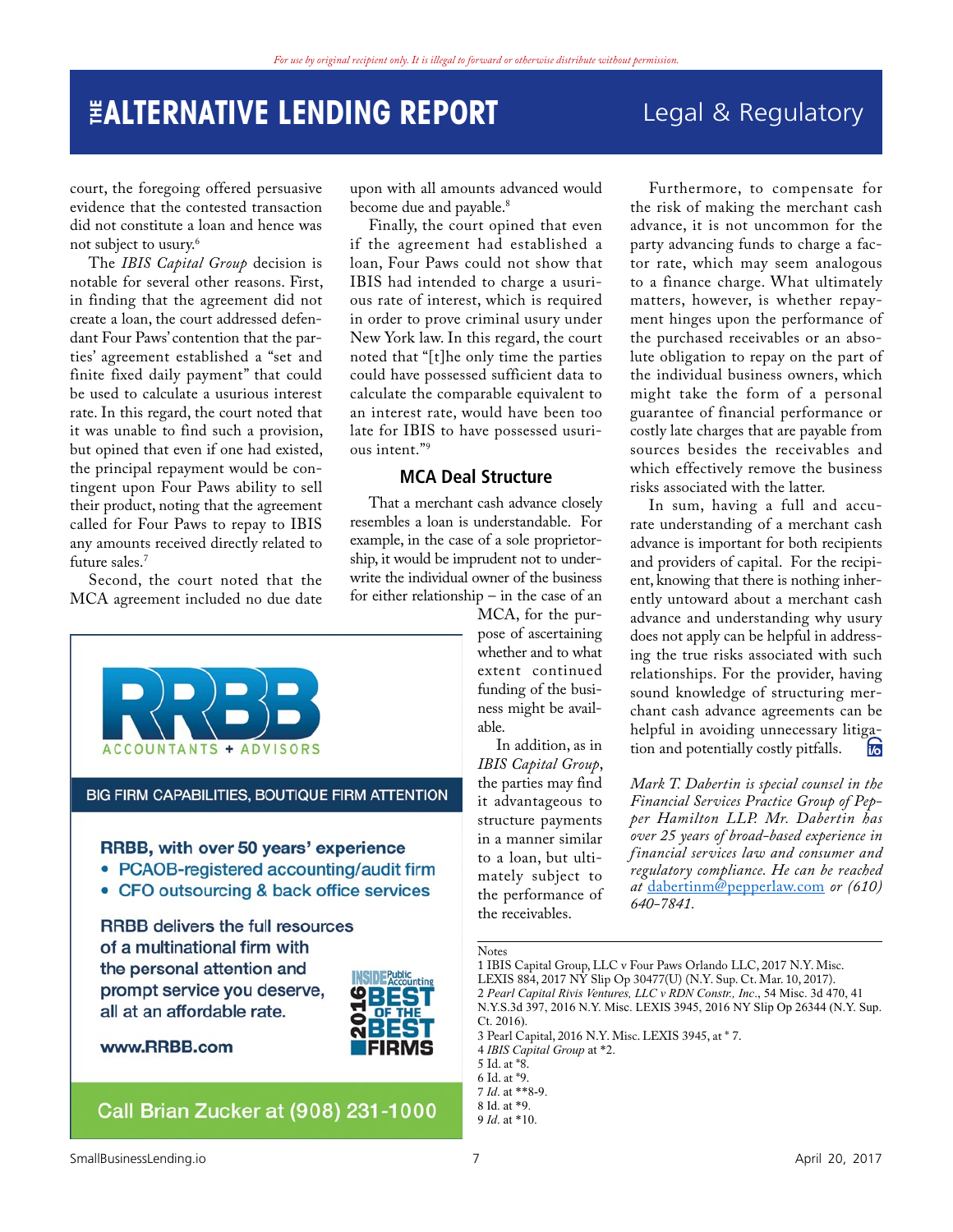### <span id="page-7-0"></span>**THE ALTERNATIVE LENDING REPORT** Legal & Regulatory

### BANKRUPT NULOOK NOW FACING RICO LAWSUIT

#### By Steve Evans

"NuLook is no longer lending," said a woman who answered the company's phone last week.

Suspending merchant cash advances may be the least of NuLook Capital's worries as it now faces a RICO lawsuit from one of its creditors in the midst of Chapter 11 bankruptcy.

The Massapequa, NY-based MCA financing company filed for bankruptcy protection this month in the Eastern District of New York. The filing lists

primary creditors who are owed \$2,799,402 (*PacerMonitor:* [bit.](http://bit.ly/2oLB1UR) [ly/2oLB1UR\)](http://bit.ly/2oLB1UR). The largest single creditor is GWG MCA out of Minneapolis, on the hook for more than \$2 million according to the filing.

GWG is a specialty finance company that's primarily been engaged in the life settlements business but also feeds capital directly to small businesses as well as providing secured loans to MCA funders. Parent company GWG Holdings expanded 13 months ago after picking up a \$4.3 million portfolio of loans and advances from a subsidiary of Walker Preston Capital – including the loan to NuLook.

NuLook filed for Chapter 11 less than a week after GWG brought the RICO suit against the company. GWG's suit alleges fraud against NuLook and other defendants under RICO statutes.

As outlined in the complaint, GWG accuses the defendants of an "egregious illicit scheme to defraud GWG out of millions of dollars. Beginning sometime in 2014, and continuing through today, Defendants, in bad faith, through the use of fraud and deceit and with the specific intent to cause harm to GWG, embarked upon a series of related and continuous transactions that ultimately resulted in the outright theft of GWG's collateral and the diversion of earmarked cash belonging to GWG into certain Defendants' own pockets."

Neither NuLook attorney Randall Jacobs nor GWG attorney Edward Stone returned calls seeking comment. Defendants named in the suit could not be reached.

Other companies named as defendants are International Professional Services Inc., its subsidiary, PSC Financial

GWG alleges the NuLook and PSC defendants engaged in a sophisticated shell game, in which payments owed to GWG were instead diverted to other NuLook investors and to PSC affiliates.

> ACHWorks collected on merchant cash advances owed to NuLook, which in turn owed GWG. PSC took a portion of the collections for its fees. At some point in February, collection efforts on debtors suddenly stopped, GWG says in the suit, as did payments to GWG.

> NuLook CEO Anthony Mannino, NuLook co-founder and partner Robert Aurigema, and PSC Executive Director Joel Nazareno are also named defen-

> Nazareno was convicted in 2001 of a "pump and dump" securities fraud scheme while working as a broker at Hanover Sterling, a penny-stock firm that collapsed in 1995 (*NY Daily News:* [http://](http://nydn.us/2pC5Idx) [nydn.us/2pC5Idx](http://nydn.us/2pC5Idx)). In that case, the court found Nazareno and a co-defendant were personally responsible for bogus trades of as much as \$37 million. He was sentenced to five years in prison and ordered to make restitution of \$10 million. GWG claims Nazareno is the leader of the alleged scheme in the current case.

and PSC's agent, ACHWorks.

dants in the case.

GWG alleges the NuLook and PSC defendants engaged in a sophisticated shell game, in which payments owed to GWG were instead diverted to other NuLook investors and to PSC affiliates. GWG says more than \$300,000 was diverted in this manner in November. Another \$300,000 owed to GWG and under PSC's control allegedly went missing between February and March of this year, GWG says in the lawsuit. These "non-ordinary course payments"

likely rendered NuLook insolvent by mid-March if not earlier, GWG says.

"While pretending to be working towards curing Nulook's default under the Loan, the RICO defendants were actually looting the assets of Nulook, making non-ordinary course

cash payments to insiders and/or subordinated creditors and repeatedly and systematically pledging Nulook Collateral to other entities and diverting funds away from GWG so the RICO defendants could profit," the suit states.

Merchant payments that were supposed to be made to NuLook and then forwarded to GWG were instead siphoned off to PSC insiders and others, the suit alleges.

NuLook did make a \$500,000 payment to GWG in June 2016 in an effort to shore up the borrowing base deficiency on its loan from GWG. NuLook's "Mannino and Aurigema both represented to GWG that the proceeds from this \$500,000 payment came from an equity investment in NuLook that was made by an investor in PSC. This critical representation turned out to be false," the lawsuit states. GWG contends that the money actually came from a highpriced factoring deal with PSC that caused further erosion to the value of the NuLook collateral.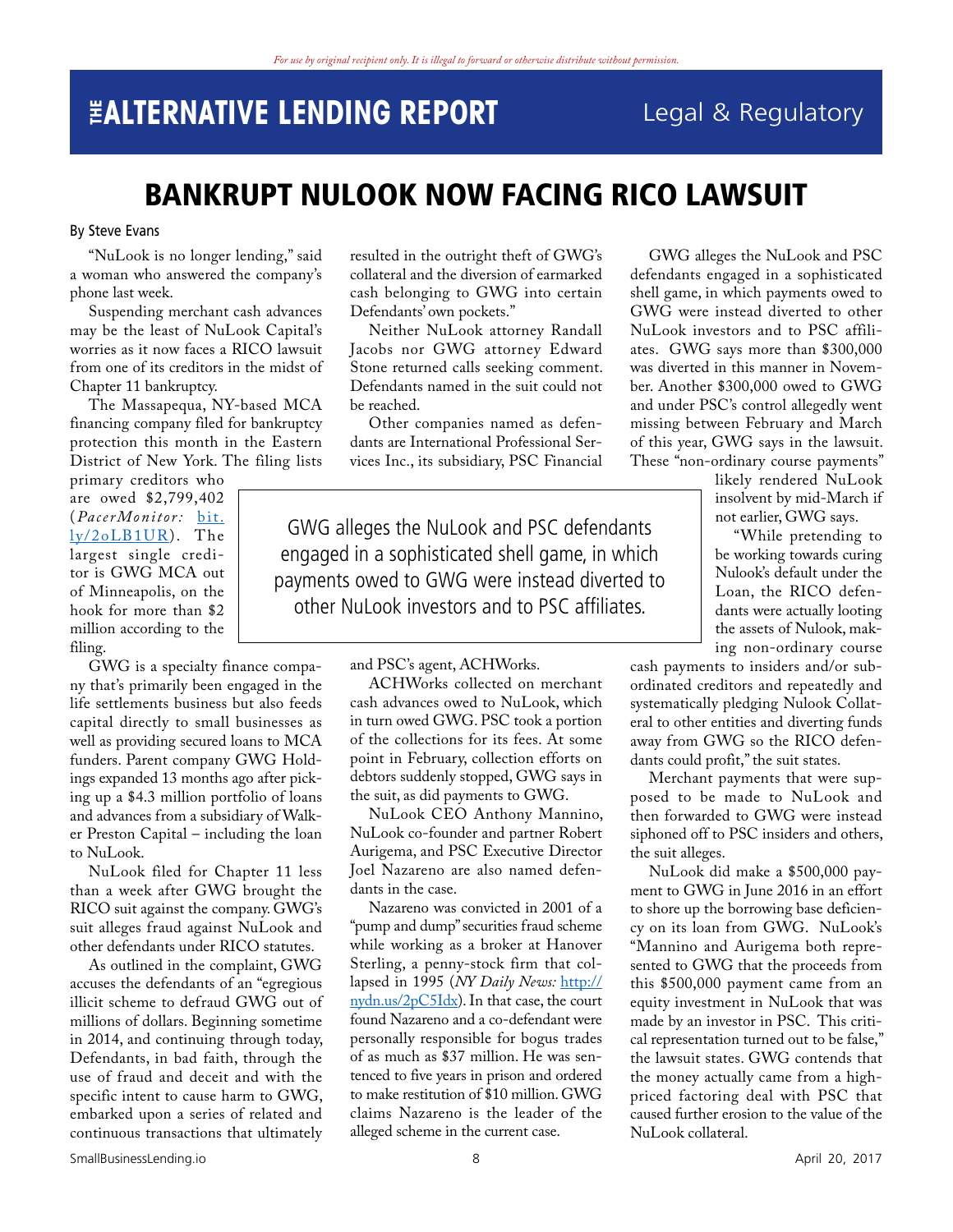### **THE ALTERNATIVE LENDING REPORT** Legal & Regulatory

"It turns out that this was one of many factoring deals done with PSC in blatant disregard of the GWG Loan and in violation of GWG's perfected security interest in the Collateral," the suit states.

GWG also says PSC had claimed that member referral companies for its loan syndication business had passed a background check and that neither the companies nor its principals were involved in past fraudulent or criminal activity. However, the lawsuit notes that PSC especially encouraged transactions with a company called American Funding Group, which is controlled by Mark Mancino, another former broker with Hanover Sterling.

Mancino was indicted and eventually pleaded guilty for his role in the same securities fraud scheme as Nazareno more than a decade ago (*Leagle*: [bit.](http://bit.ly/2pRsI7q)  $\frac{1}{\frac{V}{2pRsI7q}}$ .

When GWG was unable to get pay-

ments back on track and attempted to send demand letters earlier this year, GWG learned that NuLook and PSC had merged and relocated to a new shared office space in New Hyde Park, NY, the suit states.

GWG in its most recent 10K for Dec. 31 noted, "The secured loan to Nulook Capital LLC had an outstanding balance of \$2,527,000 and a loan loss reserve of \$600,000 at December 31, 2016. We deem fair value to be the estimated collectible value on each loan or advance made from GWG MCA. Where we estimate the collectible amount to be less than the outstanding balance, we record a reserve for the difference." (*SEC.gov*: [bit.ly/2oVnxpN\)](http://bit.ly/2oVnxpN)

As of March 16, the amount owed to GWG was \$2,073,398.13, the company says. GWG in its lawsuit also seeks default interest on the loan at an annual rate of 35%.



Before NuLook's payments ceased, GWG also alleges  $N u L o o k$ "double counting pledged MCA's and including defaulted MCA's and other ineligible receivables on their Borrowing Base and generally overstating the amount of Collateral available to support Nulook's obligations to GWG under the Loan."

NuLook's total debts are as much as \$10 million, according to the company's bankruptcy filing.

Many merchant cash advance operations have been clobbered in the last

year after taking on high-risk loans to small businesses looking to leverage fast cash against a cut of future credit card receipts. Small business owners with a bad credit rating often turn to MCA operators who will in some cases cut a check the same day. Interest rates tend to be sky high, but so are the risks.

It's a double-edged sword for some MCA funders charging rates as high as triple digits. The payback schedule on an MCA can create further cashflow problems for the merchant, leading into a spiraling debt trap that requires more and more advances, and sometimes bankruptcy at the end of the line. Because many consumer advocate groups recommend an MCA as a loan of last resort, merchants who've reached that stage may have done too little too late. Repayment amounts typically fluctuate with the merchant's sales, so a few down months will extend the time for repayment – adding to the cost of the advance. Since there's usually no benefit to early repayment, merchants will also often spread repayments out over time.

One source in the MCA industry says NuLook acquired a reputation for pursuing shorter-term, high-risk deals and like Icarus may have flown too high, too fast.

A court hearing for a preliminary injunction and appointment of a receiver for PSC is set for April 20.

GWG is asking for full recovery of its bital, treble damages and costs. capital, treble damages and costs.

**Unless your company holds a multiuser license, it is a violation of U.S. copyright law to photocopy or reproduce any part of this publication, or forward it electronically, without first obtaining permission from DealFlow Financial Products. For details about upgrading your license, contact us at (516) 876-8006 or subscribe@smallbusinesslending.io.**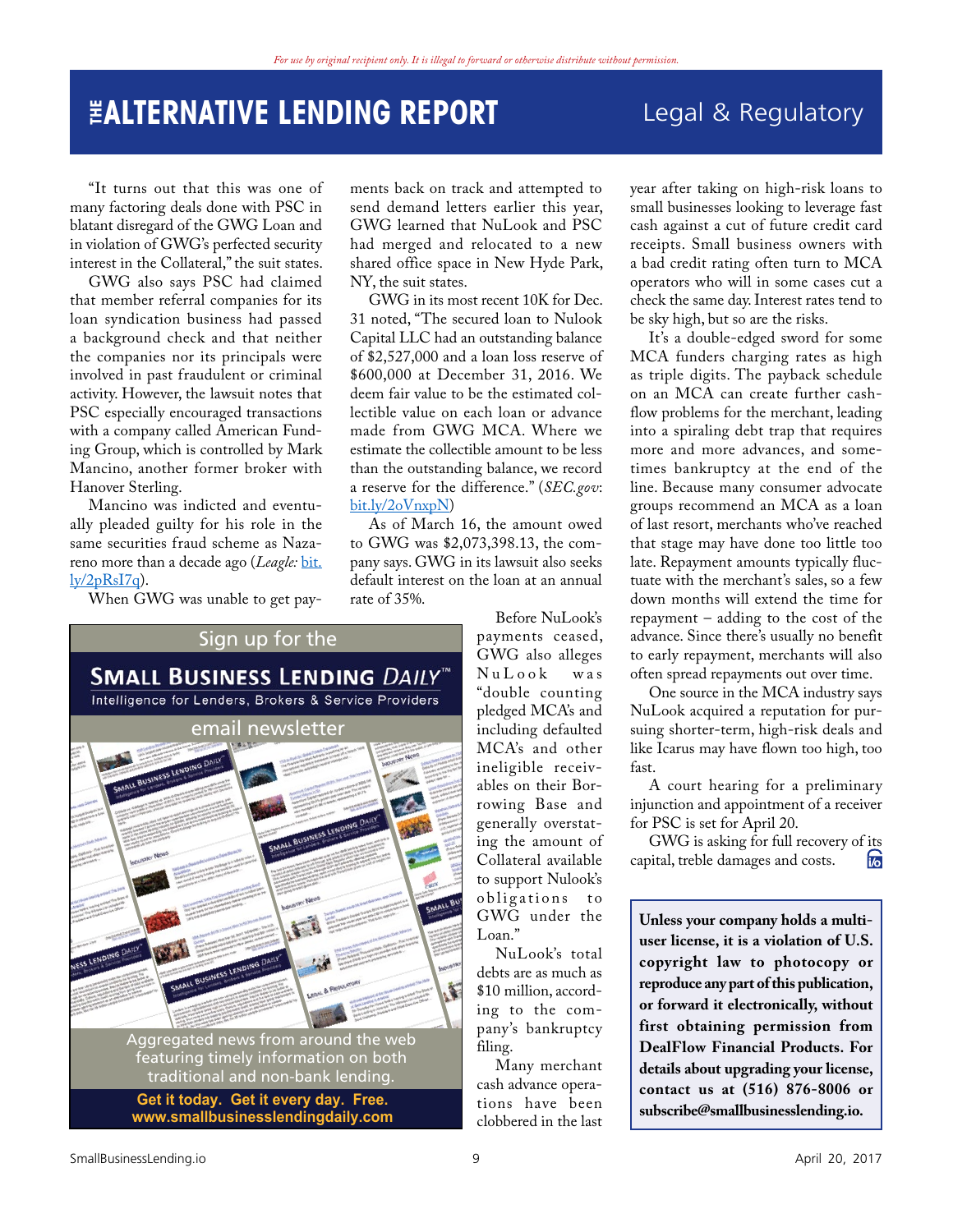## <span id="page-9-0"></span>**THE ALTERNATIVE LENDING REPORT** New Technology &

### Androscoggin Bank Launches Online Business Lending Tool

Androscoggin Bank aims to beat online-only lenders at their own game through a new business lending platform. Executives expect momentum to grow as entrepreneurs take advantage of a quick turnaround time for getting loans approved. According to company executives, a formal marketing plan will be rolled out in the second half of this year. [bit.ly/2pBByGl](http://bit.ly/2pBByGl)

### Global Debt Registry Adds Prosper to Network

Global Debt Registry, a loan validation platform for institutional investors, has added Prosper Marketplace to its verification network. GDR says the partnership will enable Prosper investors access to their due diligence tools to ensure data integrity. Prosper piloted GDR connectivity in 2016 and is now offering GDR's solutions as a turn-key system. [bit.ly/2nNqzgD](http://bit.ly/2nNqzgD)

#### FICO Launches Solution to Help Lenders Automate Decisions

FICO has launched FICO Origination Manager Essentials to help financial institutions make faster small business lending decisions. Delivered as a cloud service, the loan origination system streamlines and automates the decision process and gives institutions access to a variety of analytics. The company claims lenders using their solution can process small business loan applications in as little as 60 seconds. [bit.ly/2p3JxQg](http://bit.ly/2p3JxQg)

### ID Analytics' Says its Lending Network Will Reduce Fraud

ID Analytics hopes its near real-time Online Lending Network will reduce fraud committed against participating members. The Online Lending Network uses cross-industry data to assess consumer credit risk and detect fraudulent activity. Members report loan applications and fund provisions and receive information on the applicant's recent financial activity. The quick response makes high-velocity fraud activities like loan stacking harder to accomplish. [bit.](http://bit.ly/2ovm5bu
) [ly/2ovm5bu](http://bit.ly/2ovm5bu
)

### Orca Launches Peer-to-Peer Comparison Tool

UK research company Orca announced the launch of its new platform, which offers standardized metrics to compare P2P investments. The platform allows users to perform due diligence on P2P investments and benchmark them in a similar manner to traditional assets so people can make risk-adjusted, informed investment decisions. The platform will also offer market data such as interest rates, default rates, bad debt rates and a platform's financial standing. [bit.](http://bit.ly/2pjl06R) [ly/2pjl06R](http://bit.ly/2pjl06R)

#### Experian Teams Up with BioCatch to Combat Fraud

Credit bureau Experian has joined forces with BioCatch to use behavioral biometrics to help clients spot fraudsters applying for loans. BioCatch's software, which was integrated in Experian's fraud prevention platform, analyzes the way users interact with devices and websites by tracking a wide range of factors including how fast they type or the way they move their mouse across a web page. [bit.ly/2ovpneY](http://bit.ly/2ovpneY)

#### Signature Bank Launches Conditional Loan Approval Program

Signature Bank launched what it described as a new program for loan approvals, specifically for businesses looking for a quick response time. The 48-Hour Conditional Loan Approval Program is available for business loans

# Product Launches

up to \$500,000 for businesses with a minimum of two years of verifiable operations. [bit.ly/2pjAJTs](http://bit.ly/2pjAJTs)

### North State Bank Launches with nCino's Bank O/S

nCino, a developer of cloud banking of banking solutions, announced that North State Bank went live with its Bank Operating System, centralizing and automating the commercial loan process. nCino's Bank Operating System aims to improve time management, in order to shift bank resources to meaningful customer interactions. [bit.](http://bit.ly/2ozIoyJ
) [ly/2ozIoyJ](http://bit.ly/2ozIoyJ
)

#### MoolahSense Launches Invoice Financing Service

Crowdfunding platform Moolah-Sense has launched an invoice financing service, to help small and medium-sized enterprises looking to raise short-term financing of more than \$15,000. To qualify, companies must have tax invoices with fixed payment terms of 15 to 90 days. [bit.ly/2ofWYHU](http://bit.ly/2ofWYHU)

### CWB and Payfirma Partner on New Merchant Services in Canada

CWB Financial Group and Payfirma announced a strategic partnership to provide CWB with a white labeled version of Payfirma's payment technology platform, PayHQ. The release of CWB PayHQ allows CWB to add an omni-channel merchant services platform to its portfolio of business services products. The platform is scheduled to launch on May 1. [bit.ly/2oI7f3w](http://bit.ly/2oI7f3w)

#### Aspire Announces New Securitizations Data and Analytics

Aspire Financial Technologies announced the release of a new assetlevel disclosure module that will pro-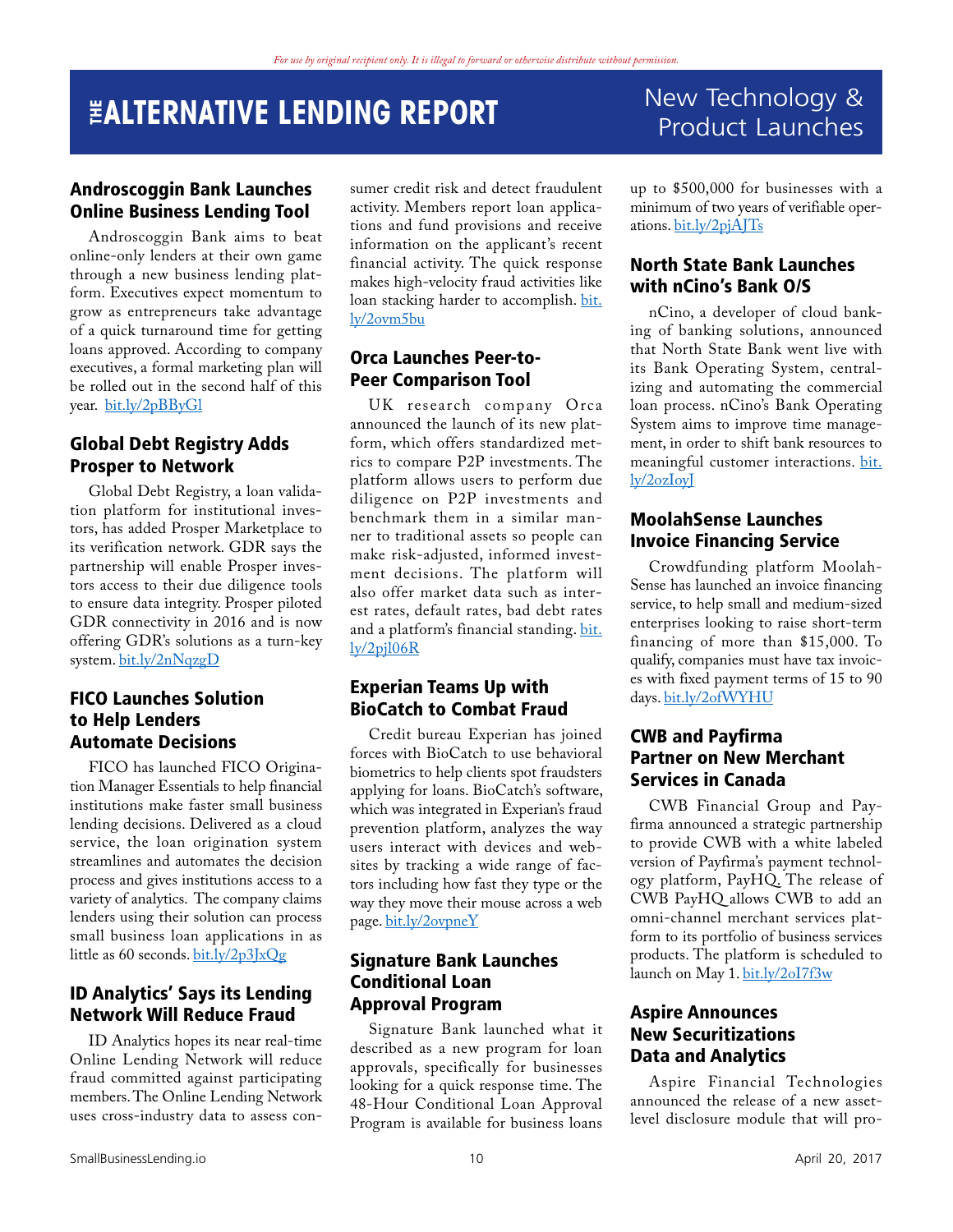vide market participants with loan-level characteristic and performance data for asset pools of U.S. public securitizations. The module is part of Aspire's Gateway TM platform, which enables users to research, monitor, and forecast their consumer or SME loan risk exposure, across multiple use cases. [bit.ly/2ocMolY](http://bit.ly/2ocMolY)

### Quick.me Launches Financing Platform for Beauty & Wellness Sector

Fintech startup Quick announced the beta launch of their financing platform aimed at small business owners in the beauty and wellness space. Combining machine learning with human emotional intelligence, Quick aims to provide personalized financing recommendations that should translate into lower rates and shorter approval times — without the collateral requirements typical in the industry. [bit.ly/2ocH69V](http://bit.ly/2ocH69V)

### FactorTrust Announces Reporting Format for Non-Prime Lenders

FactorTrust announced FlexFormat, what it hopes will become a standard in reporting short-term loan data for products focused on underbanked consumers. The underbanked typically are consumers with traditional credit scores under 700. Flex-Format provides a single format designed around the needs of short-term lenders and allows customers to submit data to Factor-Trust, which then maps the data, and passes it on to credit bureaus. [bit.ly/2ocAsAR](http://bit.ly/2ocAsAR)

### Opus Releases New Version of OpusNotes

Opus Fund Services, a provider of hedge fund administration services, has launched a new release of the OpusNotes loan accounting platform for marketplace lending vehicles. Since institutional capital started to be deployed into the marketplace lending asset class, Opus has been refining its

platform to meet the needs of investors in the segment. [bit.ly/2ovFsBv](http://bit.ly/2ovFsBv)

### FMS.next Platform Enhanced with More Functionality

Profile Software, an international financial solutions provider, announced the latest upgrade in the FMS.next Alternative Finance platform, to offer enhanced capabilities that streamline the marketplace lending process. FMS.next Alternative Finance, the advanced financing platform of Profile Software, utilizes FMS.next's functionality to address the needs of lenders and borrowers in an integrated environment. [bit.ly/2ovD25Q](http://bit.ly/2ovD25Q)

### LendingClub Introduces New iOS App

LendingClub introduced a new iOS mobile application, LendingClub Invest. The company says investors will now have more access to and control of their investment portfolios. Investors said that some of the most important functionality they use on a regular basis is checking their account summaries. With this insight, the company crafted a user interface that consolidates the investor's total account value, available cash, returns and holdings. [bit.ly/2oImw4z](http://bit.ly/2oImw4z)

#### ORIX Launches Online Lending Business for Japanese SMEs

ORIX Corporation and Yayoi Co. announced that they are launching a new online lending business using accounting big data and a proprietary artificial intelligence-based credit model. The company will provide Internet-based lending to small businesses in Japan. A new credit model is under development. [bit.ly/2ofTHZe](http://bit.ly/2ofTHZe)

### BondMason Launches Self-Invested Personal Pension Program

BondMason has become the first peer-to-peer service provider to launch a

### New Technology & Product Launches

self-invested personal pension, or "SIPP," leading what it sees as a growing shift within the industry towards pensiongrade investment vehicles. The P2P investor, which selects loans across lending platforms, aims to give UK investors exposure to higher-return assets than traditional pension savings products. [bit.](http://bit.ly/2pxfgsR) [ly/2pxfgsR](http://bit.ly/2pxfgsR)

### Payix and Nortridge Announce Collections Tools

Payix and Nortridge Software announced they have formed a strategic alliance to help lenders connect with borrowers and improve their ability to collect payments. The alliance allows Payix to offer real-time integration between its suite of collections tools and the Nortridge Loan System. [bit.](http://bit.ly/2okWtgT) [ly/2okWtgT](http://bit.ly/2okWtgT) 

### Alfa Finance Launches P2P Lender DoFinance

Latvia-based Alfa Finance Group has launched a new P2P lending platform named DoFinance. The online lender is said to be available in all EU and EEA countries. According to the company, unlike many P2P lenders DoFinance will enable investors to access their money before the term of the loan ends with a 14 to 28 day advance notice. [bit.](http://bit.ly/2okBjPS) [ly/2okBjPS](http://bit.ly/2okBjPS)

#### Oracle Powers DecisivEdge's Lending/Leasing as a Service Product

DecisivEdge, a business consulting and technology services company, launched its lending and leasing as a service (LLaaS) product, powered by Oracle. DecisivEdge is reportedly onboarding its first customer, a midsized lessor of residential HVAC equipment, to the platform and is working with several other interested lenders. [bit.](http://bit.ly/2pyVzhE) [ly/2pyVzhE](http://bit.ly/2pyVzhE)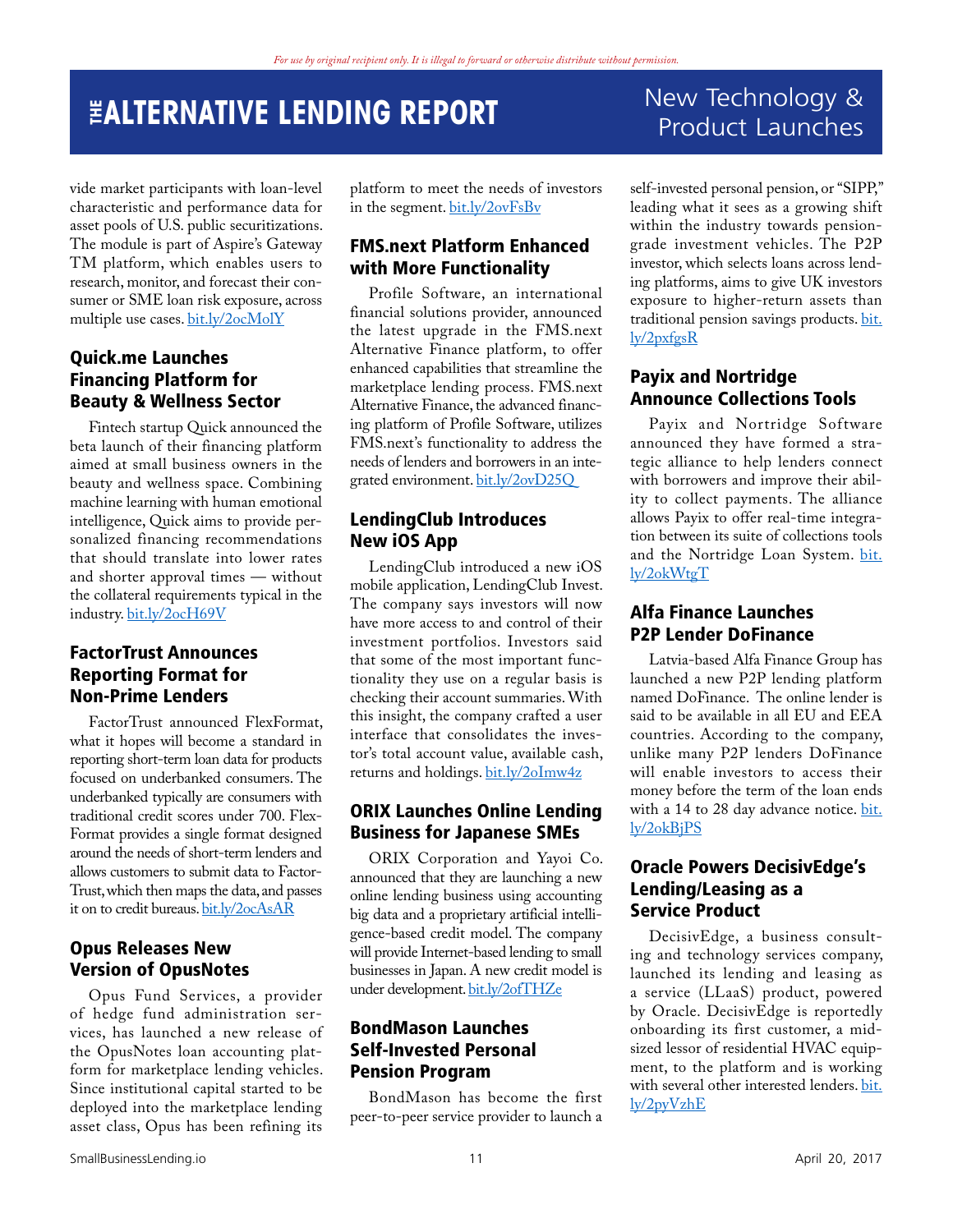### <span id="page-11-0"></span>Research & Markets Predicts P2P Lending Will Grow at a CAGR of 51.5% by 2022

Research and Markets announced its "Global Peer to Peer Lending Market" report and said the P2P lending market was valued at \$26,064 (million) in 2015 and is projected to reach \$460,312 (million) by 2022, growing at a CAGR of 51.5% from 2016 to 2022. They reported that in 2015, small business loans dominated the market, whereas consumer credit loans are anticipated to grow at a robust rate, in terms of market share. [bit.](http://bit.ly/2pvRvSf) [ly/2pvRvSf](http://bit.ly/2pvRvSf)

### MPL Securitizations Total \$3B in First Quarter

Seven marketplace lending securitizations took place in the U.S. in the first quarter of 2017, with a total value of \$3 billion, according to new research from PeerIQ. This is up from \$2.4 billion in the fourth quarter of 2016. The alternative lending research firm reports that total issuance to date now stands at \$18 billion, comprised of 80 U.S. MPL deals since September 2013. [bit.ly/2pxYwzc](http://bit.ly/2pxYwzc)

### Key SBA Program in Danger of Hitting Legislative Cap

It is becoming increasingly likely that a supplemental appropriation will be needed to keep the Small Business Administration's 7(a) loan-guarantee program operating through September. At \$11.3 billion, the program's volume halfway through its fiscal year is about 9% ahead of the scorching pace set a year earlier. [bit.ly/2okkt3o](http://bit.ly/2okkt3o)

#### Online Lenders Spooked by Colorado's Tough Stance on Interest Rates

The ongoing battle over the interest rates that online lenders can charge has moved to Colorado, which is taking aggressive steps to enforce its 12% rate cap

for consumer loans. The state's posture is setting off alarms in the marketplace lending industry, where websites frequently partner with banks in arrangements that are designed to work around state-by-state interest rate caps. [bit.ly/2pxUir6](http://bit.ly/2pxUir6) 

### States Oppose OCC's Proposed Fintech Charter

While most would agree that a fintech charter has the potential of facilitating innovative companies, states are not likely to cede their regulatory territory easily. State attorneys general, state regulators and the Conference of State Bank Examiners all oppose the OCC's move as an attack on federalism and state regulatory oversight. Those groups fear that the preemptive effect of a federal charter will nullify their ability to protect consumers. [bit.ly/2oRYLqS](http://bit.ly/2oRYLqS)

### NJ Bankruptcy Case Takes Aim at Small Business Financing, MCA and Bank Partnerships

A complaint filed by the bankruptcy trustee for Lam Cloud Management, LLC in the United States Bankruptcy Court for the District of New Jersey challenges two small business financing models: (i) merchant cash advances; and (ii) small business loans originated under bank partnerships. The complaint is another recent challenge involving usury and bank partner programs and warrants attention from entities involved in small business lending. [bit.ly/2okc9Rr](http://bit.ly/2okc9Rr)

### Banks Get More Goodies in Updated Dodd-Frank Overhaul Plan

House Financial Services Committee Chairman Jeb Hensarling is likely to reintroduce a Dodd-Frank overhaul bill by the end of the month. The Financial Choice Act has been the House GOP's flagship financial reform bill and passed out of committee in the last Congress, but Hensarling has said he would

introduce a 2.0 version this year. [bit.](http://bit.ly/2oRKAlo) [ly/2oRKAlo](http://bit.ly/2oRKAlo)

### Small Businesses Hate Fintech Lenders More than Big Banks

The Federal Reserve Bank of New York released its 2016 small business credit survey, which provides an idea of the experiences of over 10,000 firms across the U.S. While small business expectations don't say much about the economy, the survey does report useful information on how small business owners view various sources of credit. The results for fintech startups, specifically online lenders, are not as terrific as one might expect. [bit.ly/2pdXWcT](http://bit.ly/2pdXWcT)

### Rep. Graves says Congress Needs to Support Small Business Lending

Representative Sam Graves, chairman of the House Committee on Small Business, wrote an article discussing a well-worn theme among small business owners. He said Washington needs to "stand to the side and let the American entrepreneur lead the path to recovery." Many would contend that Rep. Graves is part of the beltway elite that's actually blocking the path of entrepreneurs through his lack of support of key lending programs like the SBA's 504 program, which is set to expire in coming months. [bit.ly/2ol4xhC](http://bit.ly/2ol4xhC)

### Marathon Partners Calls for Vote Against OnDeck's Directors

Marathon Partners announced it released a letter that was sent to the board of directors of OnDeck Capital expressing concerns about the direction of the company and making recommendations on steps to improve shareholder value. Marathon also announced its intention to vote against the three incumbent directors up for election at OnDeck's upcoming annual meeting scheduled on May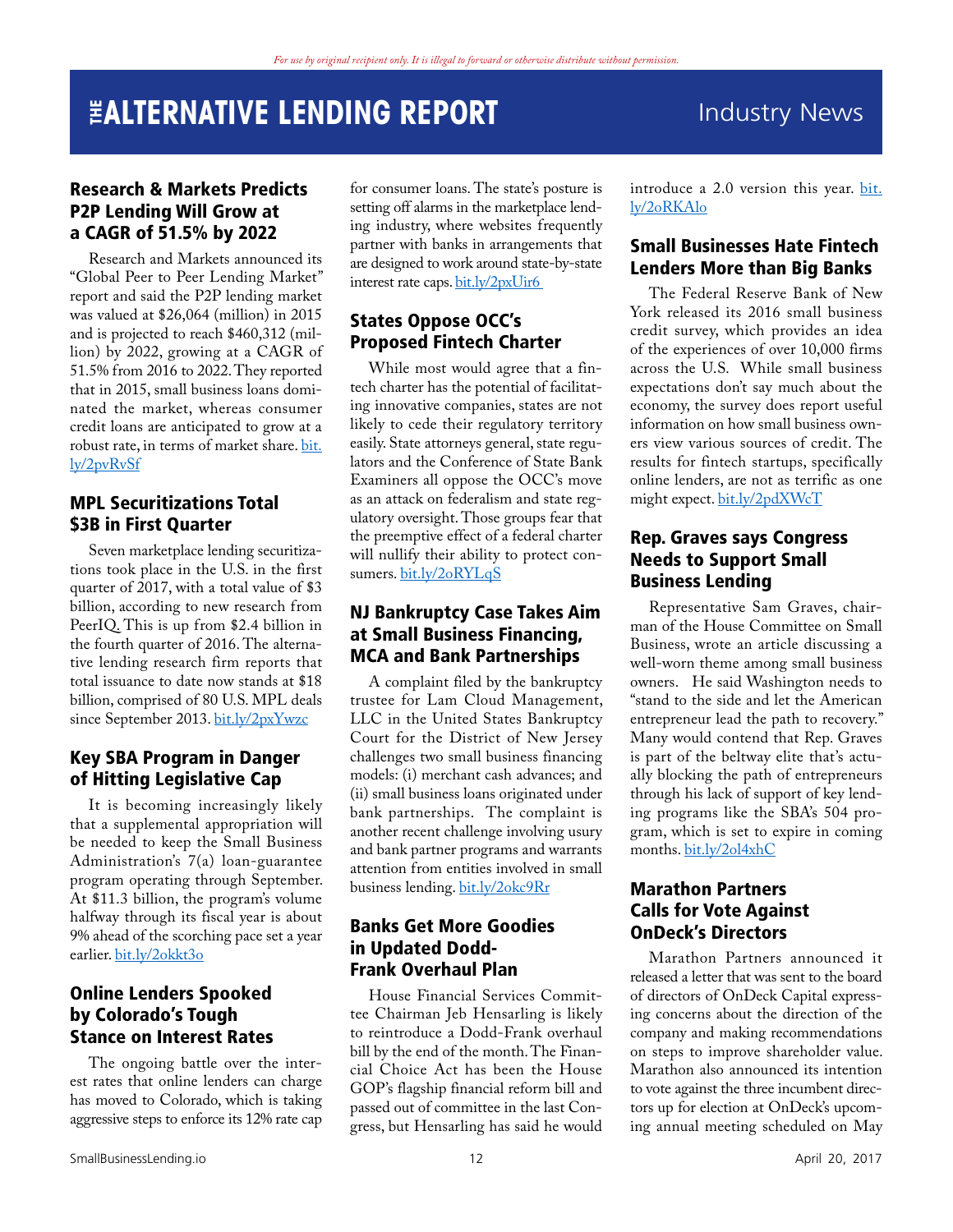### **THE SET OF STATIVE LENDING REPORT THE SET OF ALL Industry News**

10. In its letter to the board, Marathon recommended two courses of action for OnDeck: Fully rationalize the company's cost structure to achieve profitability and reduce the pressure on the organization to grow its loan portfolio, and seek the sale of the company to a partner where OnDeck can thrive without the risks of destabilizing confidence in the business. [bit.ly/2nZHkp0](http://bit.ly/2nZHkp0) 

### China Rapid Finance Sets Terms for U.S. IPO

China Rapid Finance, a peer-to-peer lender based in Shanghai, announced that it has set the terms for its upcoming US IPO. The company plans to raise \$105M through the offering of 10 million shares priced between \$9.50 to \$11.50 a share. At \$10.50 a share, China Rapid Finance would have a fully diluted market value of \$586M. Founded in 2001, China Rapid Finance is a consumer lending marketplace that aims to serve China's emerging middle class. [bit.ly/2oJ4kqU](http://bit.ly/2oJ4kqU)

### Small Businesses Hold Fast to Aversion to Debt

Small business owners are holding fast to their aversion to taking on more debt, even though they're optimistic about the future. That's the finding of a report on small business credit released last week by 12 Federal Reserve regional banks across the country. The report, based on a 2016 survey, found that about three-quarters of company owners used personal funds when their businesses needed cash, instead of seeking financing including loans. And only 19% of companies expect to increase their debt level this year, down from 34% that did so in 2016. [bit.ly/2oSn3Ro](http://bit.ly/2oSn3Ro)

### Republicans Propose Drastic Overhaul of Dodd-Frank and CFPB

The updates to the leading Republican effort to replace the Dodd-Frank

Wall Street Reform and Consumer Protection Act are out, which include possible changes to the leadership structure of the top housing agencies. According to the summary of bill changes, the original CHOICE Act would restructure the FHFA and OCC as bipartisan commissions. The new CHOICE Act 2.0 cuts a lot of those proposed changes, and instead, the FHFA director would be removable at will by the president, with no changes to the current law regarding OCC and NCUA. [bit.ly/2px9isl](http://bit.ly/2px9isl)

### HSBC to Pay \$2M to Resolve Fraud Lawsuit Over SBAExpress Loans

Joon H. Kim, the acting U.S. attorney for the Southern District of New York, and Eric S. Benderson, the acting general counsel of the U.S. Small Business Administration, announced that the United States has settled a civil fraud lawsuit against HSBC Bank. The government's complaint, filed on April 10, 2017, sought damages and civil penalties under the False Claims Act for misconduct in connection with HSBC's participation in the SBAExpress loan program, which was designed to help start-ups and existing small businesses. HSBC agreed to pay \$2,118,861.36 to resolve the government's claims, and admitted, acknowledged, and accepted responsibility for conduct alleged in the complaint. [bit.ly/2pxfyAb](http://bit.ly/2pxfyAb)

### Controversial NY Lender Licensing Proposal Removed from Budget Bill

A New York lender licensing proposal that threatened to create new regulatory burdens for financial service providers and to potentially adversely affect credit availability to New York residents and businesses, has been removed from a New York State budget bill. The amended budget bill, S. 2008-C/A. 3008-C, has passed both houses of the New York State Legislature and been delivered to Governor Cuomo for executive action. The controversial lender licensing proposal, which appeared in Part EE of the initial proposal, has been "intentionally omitted" from the amended budget bill passed by the Legislature. [bit.ly/2pekryb](http://bit.ly/2pekryb) 

### Accion Report Suggests Data Can Lead to Financial Inclusion

A new report released by Accion finds potential for financial service providers to leverage data-driven innovations to improve business operations and reach the world's financially underserved. Despite this, the report contends that many service providers do not adequately use data to its full potential. Early adopters often start by using alternative sources – such as mobile call records, utility payments, and social media activity – to extend credit to "thin-file" or "credit-invisible" customers. Accion says that such data can drive innovation in business activities such as verifying customer identity, digitizing workflows for automated business processes, analyzing customer behavior to develop personalized products, and using real-time messaging services to improve customer service. [bit.ly/2oq68Sp](http://bit.ly/2oq68Sp)

### Transparency Remains a Sticking Point for Online Lenders

The recent small business credit survey by the Federal Reserve Bank of New York found 46% customer satisfaction at online lenders like Lending Club and OnDeck Capital with a 19% rate of dissatisfied customers – compared with large banks' 61% of customers who indicated they were satisfied with their small business loan process and 15% of whom expressed dissatisfaction. Almost half of all customers specified that their dissatisfaction came from a "lack of transparency." [bit.ly/2o0sizp](http://bit.ly/2o0sizp)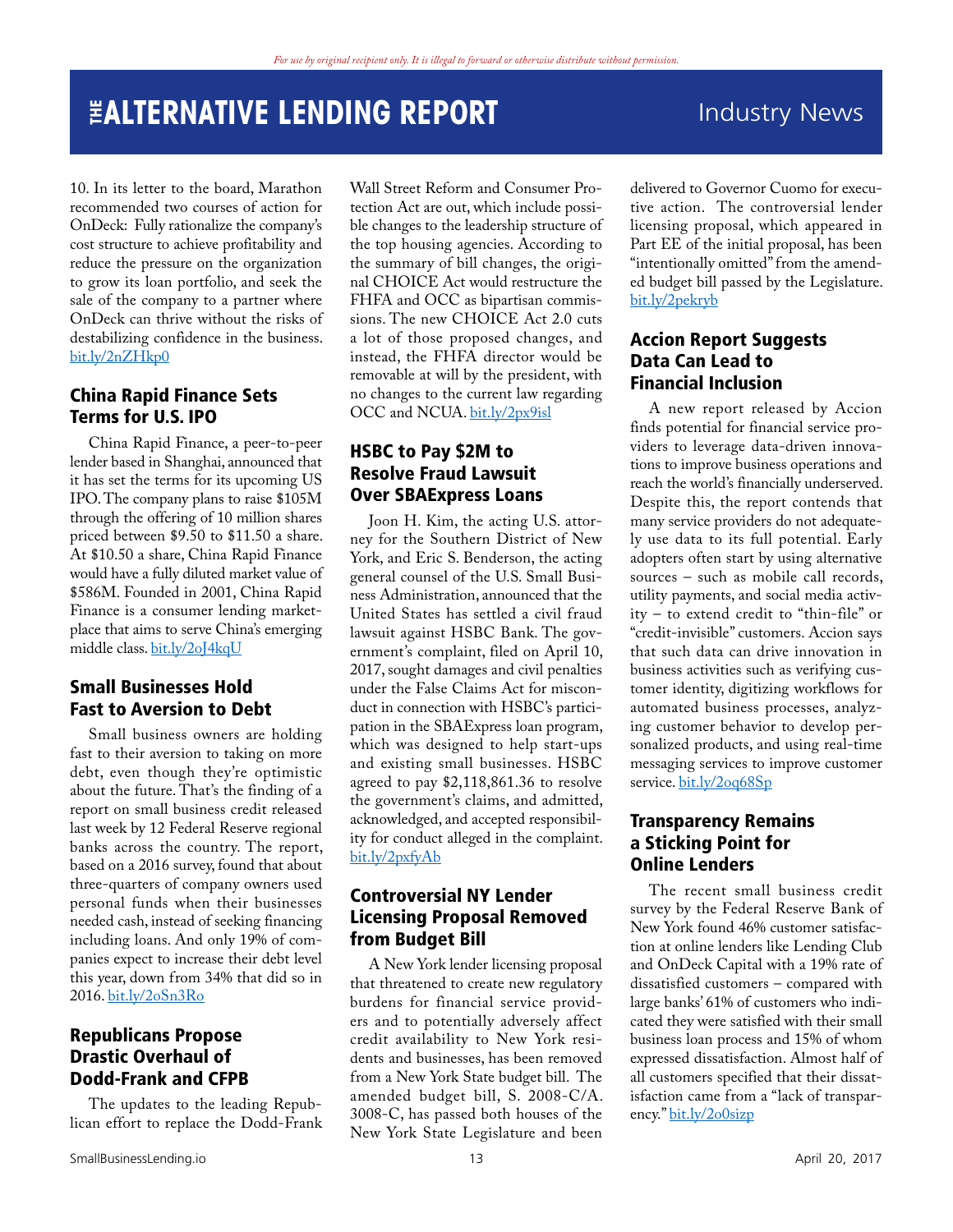### <span id="page-13-0"></span>**M&A + Partnerships (April 1 through April 18)**

During the period April 1 through April 18, 2017, M&A deal activity and strategic partnership announcements in the alternative lending and small business lending segments included the following companies/transactions.

| <b>COMPANIES</b>                                              | <b>STRUCTURE</b> | <b>DEAL DESCRIPTION</b>                                                                                                                                                                                                                                                                                                                                                                                                                                                                |
|---------------------------------------------------------------|------------------|----------------------------------------------------------------------------------------------------------------------------------------------------------------------------------------------------------------------------------------------------------------------------------------------------------------------------------------------------------------------------------------------------------------------------------------------------------------------------------------|
| Pacific Premier Bancorp,<br>Heritage Oaks Bancorp             | Acquisition      | Pacific Premier Bancorp announced that it has completed the acquisition, effective as of April 1, 2017,<br>of Heritage Oaks Bancorp, a California-chartered banking corporation headquartered in Paso Robles,<br>California.                                                                                                                                                                                                                                                           |
| Fundbox, Zoho                                                 | Partnership      | Fundbox and Zoho announced a partnership in which Zoho will offer Fundbox to its user base in the U.S.<br>Under the partnership, Zoho will provide access to Fundbox's technology to streamline and automate the<br>business borrowing experience within the Zoho ecosystem.                                                                                                                                                                                                           |
| Consumer Capital Group<br>Inc., CCG Yin Hang,<br>Yilongdai    | Partnership      | Partnering with Yilongdai, CCG Yin Hang can provide better financial advisory service for micro, small-to-<br>medium sized enterprises ("SMEs") in China.                                                                                                                                                                                                                                                                                                                              |
| FTN Financial, Coastal<br>Securities                          | Acquisition      | FTN Financial, a division of First Tennessee Bank, has completed the acquisition of Coastal Securities, a<br>national leader in the trading, securitization and analysis of Small Business Administration (SBA) loans.                                                                                                                                                                                                                                                                 |
| AltFi Data, Lendix                                            | Partnership      | AltFi Data, an independent analytics firm, has announced a deal with business loans marketplace Lendix.<br>The French online lender now joins UK-based firms Zopa, Funding Circle, RateSetter and MarketInvoice,<br>as well as US-based Prosper Marketplace, in supplying data to the analytics firm.                                                                                                                                                                                  |
| Bond Street, NerdWallet                                       | Partnership      | Bond Street announced plans to partner with NerdWallet to help more small business owners access<br>fair and affordable financing. The two will create resources, guides and webinars to support the growth<br>of businesses. In addition, entrepreneurs can access financing from Bond Street via NerdWallet's Small<br>Business Loan Tool.                                                                                                                                           |
| Flagstar, Opes Advisors                                       | Acquisition      | Flagstar will operate Opes Advisors as a separate division with its own brand, providing a strategic<br>expansion to Flagstar's retail home lending franchise.                                                                                                                                                                                                                                                                                                                         |
| PacWest Bancorp, CU<br>Bancorp                                | Merger           | PacWest Bancorp and CU Bancorp announced the signing of a definitive agreement and plan of merger<br>whereby PacWest will acquire CU Bancorp in a transaction valued at approximately \$705 million.                                                                                                                                                                                                                                                                                   |
| Tradeshift, CreditEase                                        | Partnership      | Tradeshift has partnered with CreditEase to deliver a trade financing app that will bring low-cost<br>financing to millions of businesses in China. CreditEase, a peer-to-peer lender in China (and globally),<br>can now deliver accounts receivables financing to millions of fast-growing small and medium enterprises<br>(SMEs).                                                                                                                                                   |
| NewOak, LendingArch                                           | Partnership      | LendingArch, the Calgary-based online and point-of-sale lending platform, announced a partnership<br>with NewOak, a New York-based asset management and institutional advisory firm who have advised<br>on over \$5.5 trillion in assets on behalf of the world's top banks, institutions, law firms and regulators.<br>This partnership gives NewOak the ability to purchase up to \$2 billion worth of loans originated through<br>LendingArch's platform over the next three years. |
| 4/10/17 Experian, BioCatch                                    | Partnership      | Credit bureau Experian has joined forces with technology firm BioCatch to use behavioral biometrics to<br>help its clients spot fraudsters applying for credit cards and other lending products online.                                                                                                                                                                                                                                                                                |
| 4/12/17 North State Bank, nCino                               | Partnership      | nCino, a cloud banking solution, announced that North State Bank has successfully gone live with its<br>Bank Operating System, centralizing and automating the commercial loan process, ultimately enhancing<br>overall borrower experience.                                                                                                                                                                                                                                           |
| 4/12/17 BayCom Corp, First ULB<br>Corp                        | Merger           | BayCom and First ULB announced the receipt of regulatory and shareholder approvals of the merger of<br>First ULB with and into BayCom, and the subsequent merger of United Business Bank with and into Bay<br>Commercial Bank.                                                                                                                                                                                                                                                         |
| 4/12/17 CWB Financial Group,<br>Payfirma                      | Partnership      | CWB Financial Group (CWB) and Payfirma announced a new strategic partnership, the first of its kind in<br>Canada, that will provide CWB with a white labeled version of Payfirma's payment technology platform,<br>PayHQ.                                                                                                                                                                                                                                                              |
| 4/12/17 ArmadaUSA, Davis<br>Commercial Finance                | Acquisition      | Armada Group USA, has acquired 50% of the issued and outstanding common shares of Bahn, d/b/a<br>Davis Commercial Finance.                                                                                                                                                                                                                                                                                                                                                             |
| 4/12/17 NCSS, Kabbage                                         | Partnership      | The National Cybersecurity Society (NCSS) entered into a strategic partnership with Kabbage Inc., an<br>online financial technology company that provides funding directly to small businesses through its<br>automated lending platform.                                                                                                                                                                                                                                              |
| 4/12/17 CreditEase, Jerusalem<br>School of Business<br>Admin. | Partnership      | CreditEase Wealth Management signed an MOU with the School of Business Administration, the Hebrew<br>University of Jerusalem to jointly boost strategic cooperation in internship, educational resource sharing,<br>cultural events and commercial exchanges.                                                                                                                                                                                                                          |
|                                                               |                  |                                                                                                                                                                                                                                                                                                                                                                                                                                                                                        |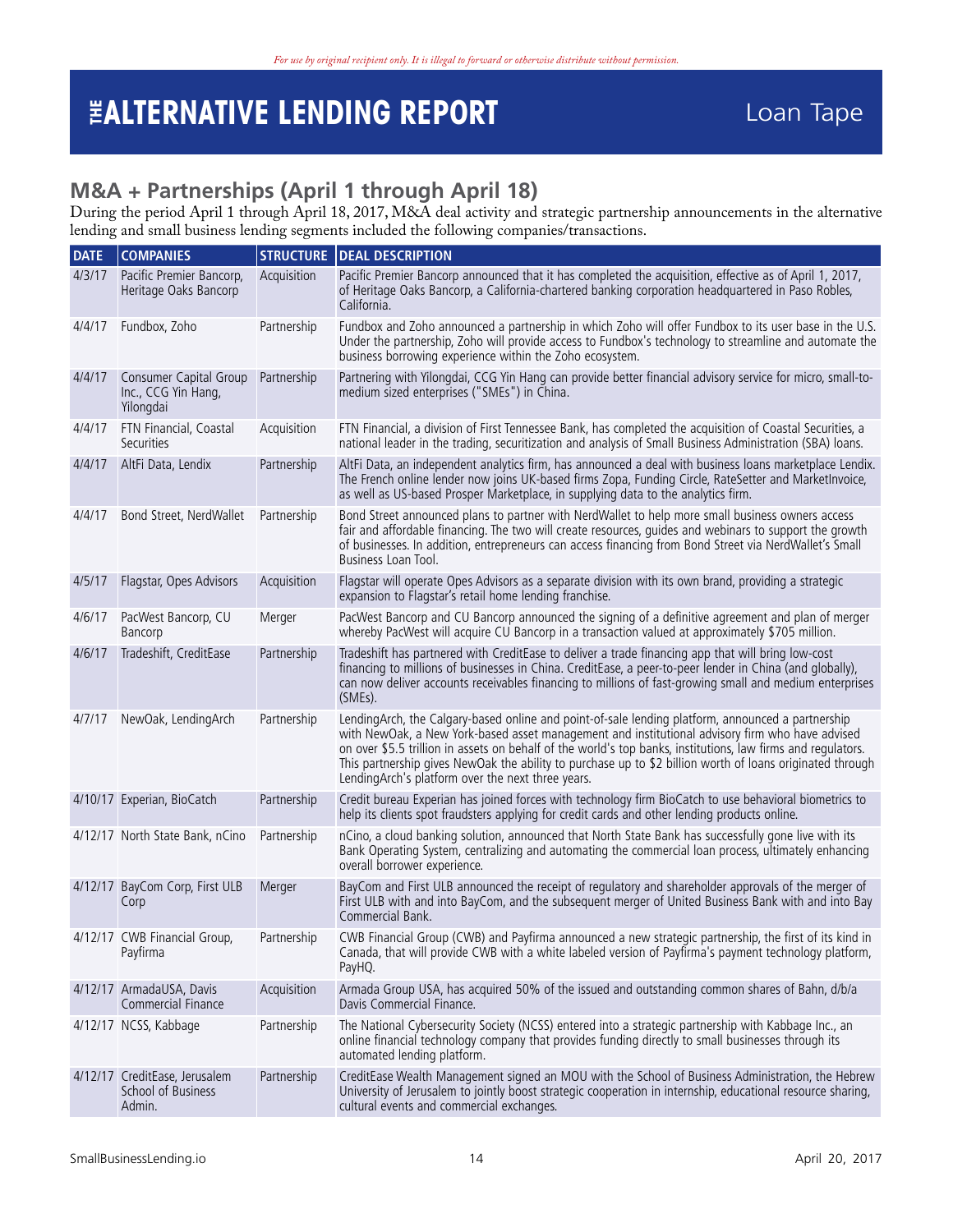<span id="page-14-0"></span>

| DATE COMPANIES                                |             | STRUCTURE DEAL DESCRIPTION                                                                                                                                                                                                                                                                 |
|-----------------------------------------------|-------------|--------------------------------------------------------------------------------------------------------------------------------------------------------------------------------------------------------------------------------------------------------------------------------------------|
| 4/14/17 Fifth Third Bank, Accion              | Partnership | Fifth Third Bank announced an investment and expanded partnership with the Accion U.S. Network<br>- the largest network of nonprofit small business lenders in the United States - to support lending to<br>underserved small businesses in Florida, Indiana, Illinois, Michigan and Ohio. |
| 4/18/17 Payix, Nortridge Software Partnership |             | Payix and Nortridge Software announced a strategic alliance to help lenders connect with their borrowers<br>and improve collections. The alliance allows Payix to offer real-time integration between its suite of<br>collections tools and the Nortridge Loan System.                     |

### **New Investments (April 1 through April 18)**

During the period April 1 through April 18, 2017, new investment activity in issuers operating in the alternative lending and small business lending segments included the following companies/transactions.

| <b>DATE</b>     | <b>COMPANY</b>                   | <b>BUSINESS DESCRIPTION</b>                                                                                                                                                                                                                                         | <b>AMOUNT</b>                | <b>STRUCTURE</b>           | USE OF PROCEEDS                                                                                                                         | <b>INVESTORS</b>                                                                                                                                            |
|-----------------|----------------------------------|---------------------------------------------------------------------------------------------------------------------------------------------------------------------------------------------------------------------------------------------------------------------|------------------------------|----------------------------|-----------------------------------------------------------------------------------------------------------------------------------------|-------------------------------------------------------------------------------------------------------------------------------------------------------------|
|                 | 4/3/17 Cadence<br>Bancorporation | Cadence Bancorporation operates<br>as a bank holding company for<br>Cadence Bank, N.A. that provides<br>commercial banking products<br>and services to businesses, high<br>net worth individuals, business<br>owners, and retail customers in<br>the United States. | \$150,000,000 IPO            |                            | Organic growth; general<br>corporate purposes                                                                                           | Not applicable                                                                                                                                              |
|                 | 4/3/17 China Rapid<br>Finance    | China Rapid Finance Limited,<br>through its subsidiaries, provides<br>consumer lending marketplace in<br>the People's Republic of China.                                                                                                                            | \$105,000,000 IPO            |                            | Increase capitalization and<br>financial flexibility, liquidity,<br>employee retention                                                  | Not applicable                                                                                                                                              |
|                 | 4/5/17 Wecash                    | Wecash provides big data<br>analytics services.                                                                                                                                                                                                                     | \$80,000,000 Venture,        | Series C                   | Development of AI-enabled<br>lending system for financial<br>institutions, expand partnership<br>network, expanding in Latin<br>America | China Merchants Venture<br>Capital Management Co.,<br>Ltd., Forebright Capital,<br>SIG, Dongfang Hongdao<br>Capital, Lingfeng Capital                       |
|                 | 4/10/17 Funding Circle           | Funding Circle Limited operates<br>an online marketplace for small<br>business loan lenders and seekers.                                                                                                                                                            | \$182,000,000 Private Equity |                            | Investments in line with<br>its investment policies and<br>objectives; working capital                                                  | Accel, Baillie Gifford, DST<br>Global, Index Ventures,<br>Ribbit Capital, Rocket<br>Internet, Sands Capital<br>Ventures, Temasek, Union<br>Square Ventures. |
|                 | 4/12/17 First Circle             | First Circle offers consumer<br>lending, mortgages, and asset-<br>based lending services.                                                                                                                                                                           |                              |                            | \$2,500,000 Venture, Seed To further develop technology<br>and a data analytics platform                                                | Accion Venture Lab, Deep<br>Blue VC, 500 Startups, IMJ,<br>and Key Capital                                                                                  |
| 4/12/17 Lend    |                                  | LEND connects investors with<br>borrowers.                                                                                                                                                                                                                          | \$3,500,000 Venture,         | Series A                   | Platform development and<br>marketing, automation<br>enhancement, customer usability                                                    | Polytech Ecosystem<br>Ventures, Angel Investors                                                                                                             |
|                 | 4/13/17 4finance<br>Holding S.A. | 4finance Holding S.A. offers<br>online single and installment loan<br>services.                                                                                                                                                                                     | \$325,000,000 Debt           |                            | To refinance 2019 USD notes<br>and call 2018 SEK notes; growth/ publication<br>corporate purposes                                       | Not disclosed at time of                                                                                                                                    |
|                 | Credit                           | 4/13/17 Global Financial Global Financial Credit, LLC,<br>a specialty finance company,<br>provides pre-settlement cash<br>advances.                                                                                                                                 |                              | Undisclosed Private Equity | Acquisitions, financing<br>relationships, and other<br>corporate development efforts                                                    | Lovell Minnick Partners                                                                                                                                     |
| 4/17/17 Perfios |                                  | Perfios Software Solutions Pvt. Ltd.<br>provides personal finance software<br>application to manage personal<br>finance.                                                                                                                                            | \$6,200,000 Venture,         | Series A                   | Team expansion, international<br>expansion, and potential<br>acquisitions                                                               | Bessemer Venture Partners                                                                                                                                   |
|                 | 4/17/17 SmartCoin                | SmartCoin Financials Pvt Ltd.<br>develops a micro lending<br>application to disburse unsecured<br>loans to individuals beyond the<br>salaried class.                                                                                                                |                              | \$500,000 Venture, Seed    | Hiring; upgrading technology;<br>scaling operations                                                                                     | Unicorn India Ventures                                                                                                                                      |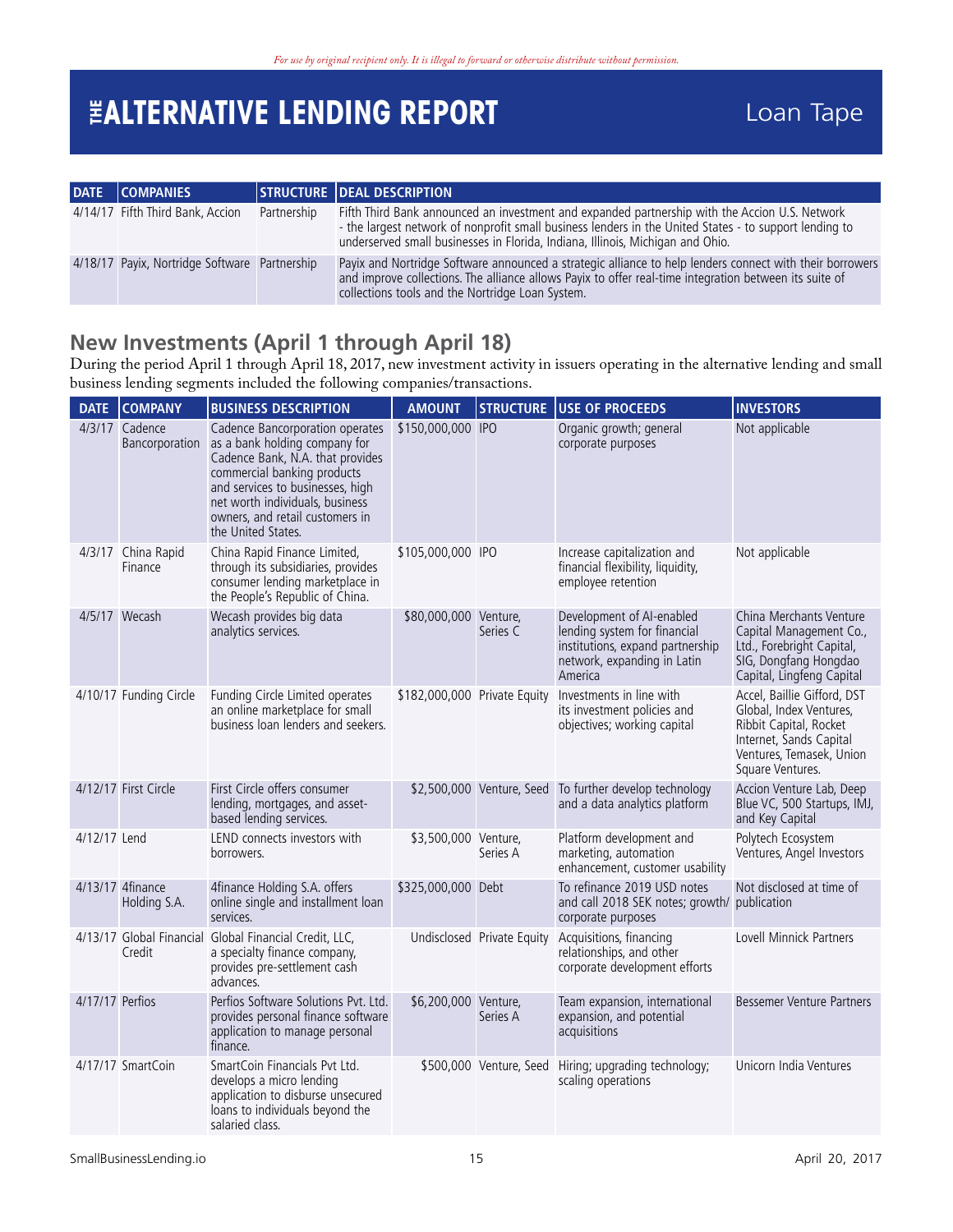### <span id="page-15-0"></span>**Indices of Interest**

All data as of April 19, 2017 or last reported date. Constituents refer to either stocks or individual loans included as members of the index. Information sources include Nasdaq and company web sites.

| <b>INDEX</b>                             | <b>TICKER</b> | <b>VALUE</b> | <b>CONSTITUENTS</b> | <b>TYPE</b>    |
|------------------------------------------|---------------|--------------|---------------------|----------------|
| KBW/Nasdag Fintech Performance Index     | <b>KFTX</b>   | 128.52       | 49                  | <b>Fintech</b> |
| Cliffwater Direct Lending Index          | CDLI          | 3.139.00     | > 6.000             | Comm. Loan     |
| Orchard US Consumer Online Lending Index | n/a           | .500.08      | 1.350               | Cons. Loan     |

### **Funds of Interest**

| <b>FUNDS</b>                             | <b>TICKER</b> | <b>MKT. CAP</b> |       | CURRENT PRICE   12-MO. % CHANGE |
|------------------------------------------|---------------|-----------------|-------|---------------------------------|
| VPC Specialty Lending (in GBP)           | <b>VSL</b>    | n/a             | 0.773 | $-14.88$                        |
| Ranger Direct Lending (in GBP)           | <b>RDL</b>    | n/a             | 10.19 | 2.90                            |
| SME Loan Fund PLC (in GBP)               | <b>SMEF</b>   | n/a             | 99.17 | 3.52                            |
| River North Marketplace Lending (in USD) | <b>RMPLX</b>  | n/a             | 25.20 | n/a                             |

### **SBA Year Over Year Activity Comparison (For week ended April 7, 2017)**

The following table includes information about Small Business Administration loans for the current year to date, broken down by size, and compares that activity with the similar period from last year in order to gauge changes in credit formation and composition.

|                                      | 2016             |     | 2017             |     | <b>YOY CHANGE</b> |
|--------------------------------------|------------------|-----|------------------|-----|-------------------|
| All Activity YTD (7A)                | \$11,313,811,600 |     | \$12,421,946,400 |     | 9.79%             |
| Existing vs. New Business (% of All) | 64%              | 36% | 64%              | 35% |                   |
| <b>Size Breakdown</b>                | <b>Amount</b>    |     | <b>Amount</b>    |     |                   |
| \$150K and Under                     | \$1,111,085,200  | 10% | \$1,074,925,500  | 9%  |                   |
| $> $150K - $350K$                    | \$1,316,902,000  | 12% | \$1,355,554,600  | 11% |                   |
| $>$ \$350K - \$2M                    | \$5,378,404,800  | 48% | \$5,690,329,200  | 46% |                   |
| $>$ \$2M                             | \$3,507,419,600  | 31% | \$4,301,137,100  | 35% |                   |

#### **SBA Year Over Year Activity Comparison**

For week ended April 7, 2017



#### **SBA Loan Size Breakdown**

Fort Countries of April 7, 2017

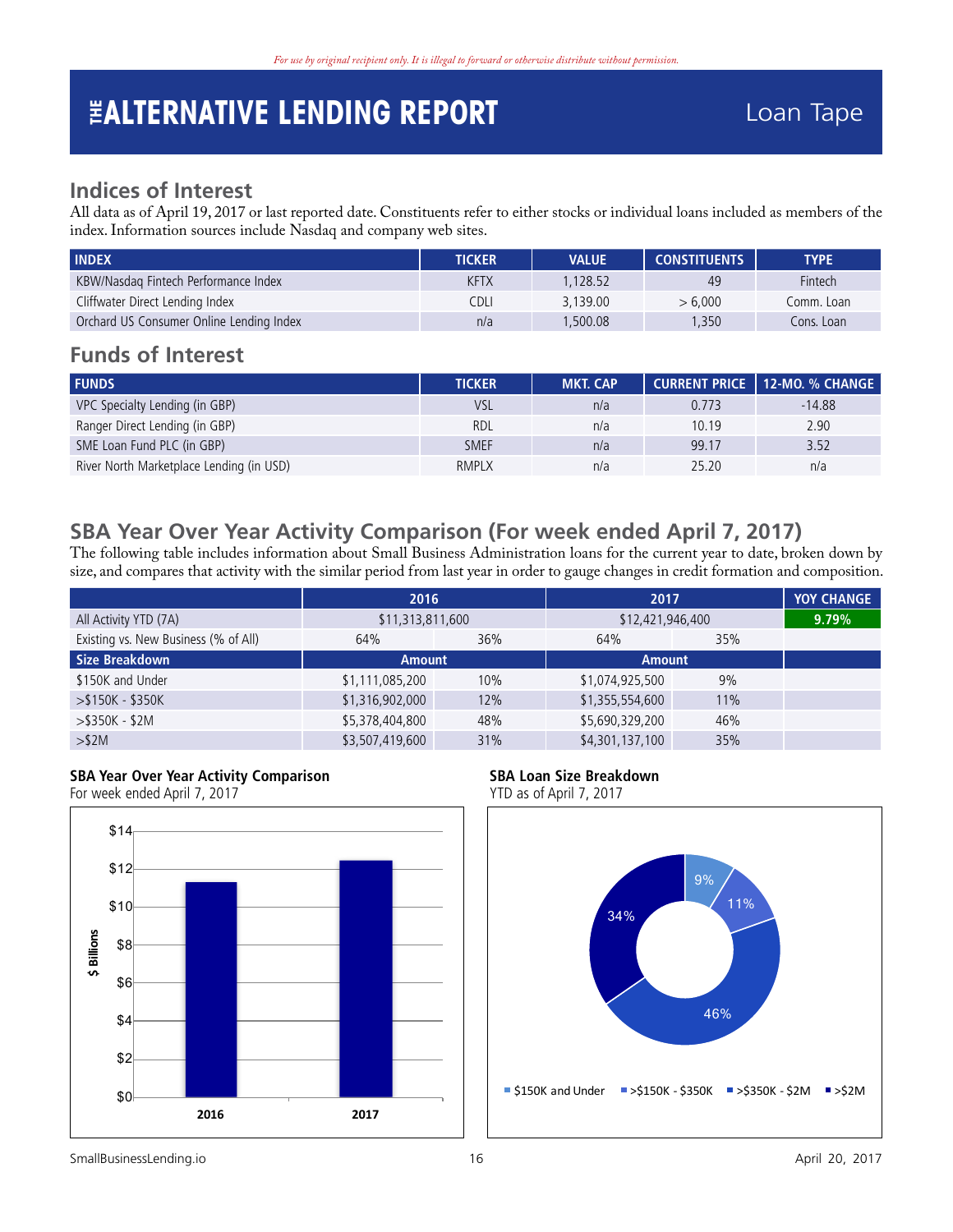

<span id="page-16-0"></span>**Thomson Reuters/PayNet Small Business Lending Indices (As of February 2017)**

The Small Business Lending Indices from Thomson Reuters/PayNet track credit activity within the U.S. small business sector. The nearby chart graphs two of these measures, the Small Business Lending Index, which tracks the net volume of new commercial loans and leases to small businesses, and the Small Business Delinquency Index, which follows the percentage of reporting small businesses that are 91 to 180 days past due (DPD) on payment as an indicator of financial stress and default risk. Taken together, the indices provide meaningful insights into business cycle trends, economic growth, capital investment and employment within the small business niche of the U.S. economy.

### **Net Percentage of Banks Tightening Standards for C&I Loans to Small Businesses**



Taken from the U.S. Federal Reserve's quarterly Senior Loan Officer Opinion Survey on Bank Lending Practices, the nearby chart shows the net percentage of banks polled that have indicated they are tightening credit standards for small businesses. Declines in the measure suggest fewer banks are raising standards, and thus suggest easing credit conditions; rises mean businesses may encounter greater difficulty obtaining financing. Gray areas indicate periods of recession.



### **U.S. 10-Yr./3-Mo. Spread Versus Recession Probability U.S. 10 yr./3-mo. Spread Versus Recession Probability**

Declines in the yield spread between 10-year U.S. Treasury bonds and 3-month U.S. Treasury bills tend to lead increases in the chances of a recession. The nearby chart shows the yield spread (blue line) graphed against the U.S. Federal Reserve's Recession Probability Indicator (background) back to January 1988. Sharp drops in the spread generally foreshadow rises in the probability indicator, increasing the likelihood of recessionary conditions 12 months later.

Currently, the gradual saw-tooth movement down in spreads since the end of the financial crisis has broadly coincided with global zero-interest rate policies and quantitative easing, and has not yet generated a meaningful increase in recession probability, which although off its 2016 lows, remains very low.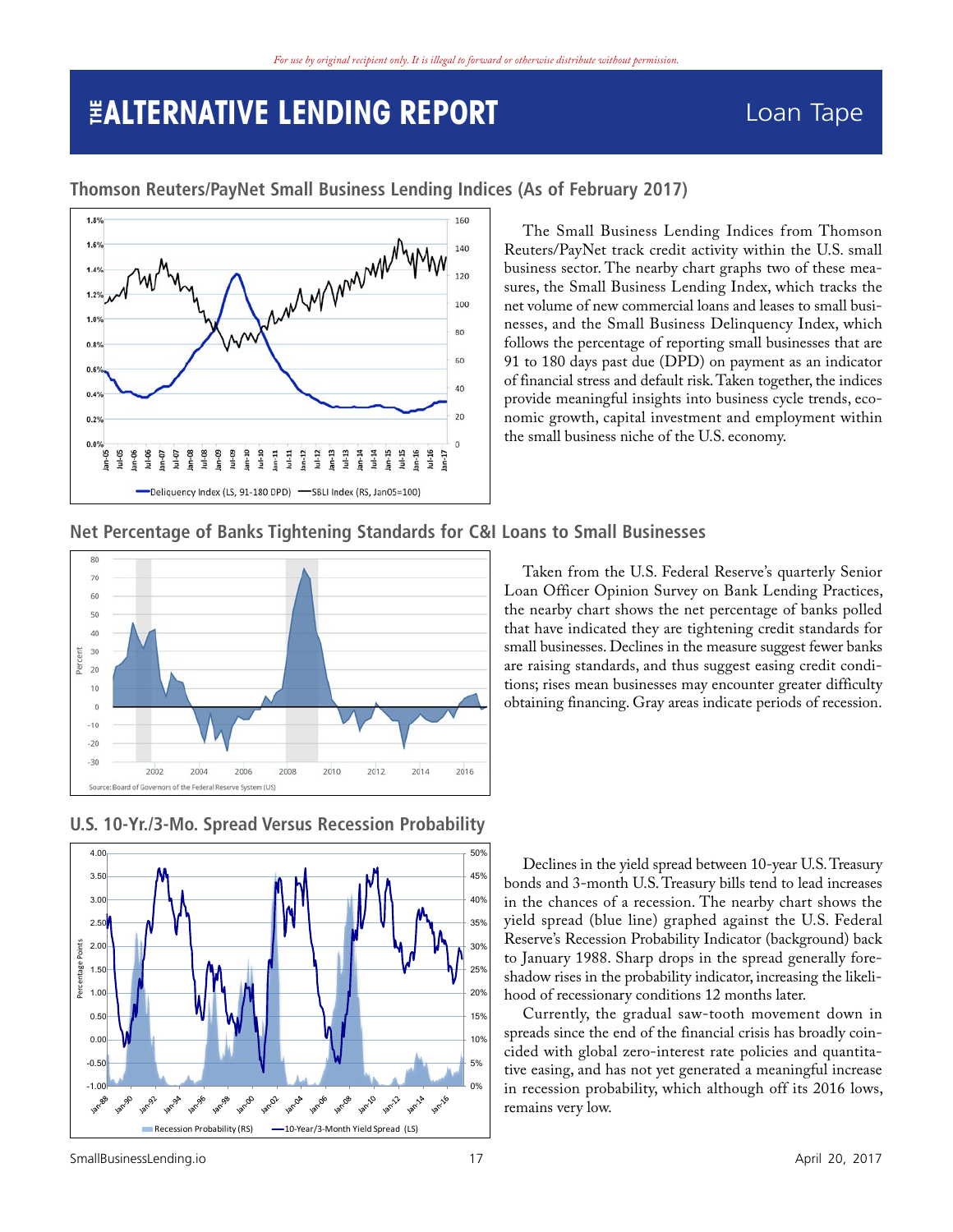"Each loan is idiosyncratic. It's

never one size fits all."

### *Brokering Dynamics*

#### <span id="page-17-0"></span>*Continued from front page*

ness loans, but Defonte attributes the advent of the Dodd-Frank Act to their retrenchment. "Banks are shying away from lending to small businesses because it takes the same amount of money to underwrite a file for \$5,000 as it does for \$5 million. It's a lot of work and banks shied away from it," he says.

And that void created the niche of small business lenders that offer online capital with fast turnarounds. But the industry is changing at a rapid pace. While brokers still play a role in recom-

mending clients to online lenders, some experts say their days are numbered.

F a c t o r s and brokers like Broadway Advance recommend can-

didates to online lenders that fill the void that most banks deserted: offering small business loans. Many borrowers are desperate to make payroll or obtain quick cash for expansion. "They don't have three months to act on this opportunity and often have three days," Defonte pointed out.

If the small business doesn't meet the criteria that Broadway Advance sets as a factor, then it morphs into a broker and for a fee connects the client to the online lender that best makes a match.

Similarly, Richard Gusmano, managing director at Huntington, N.Y.-based Business Capital Consultants, and Gary Lockwood, its chief operating officer, serve as brokers connecting borrowers to the right online lender. Gusmano said many clients are hungry for capital and don't know where to obtain it so they turn to brokers for assistance.

"If you own a print shop in the West Village and want to expand, your accountant isn't telling you how to do it. Your attorney isn't telling you how to do it, and if he is, he's charging you by

the minute. And if you go to an online lender, you won't find someone to help you," Gusmano asserted. Most online lenders would dispute that point, since many offer personalized loan specialists.

Determining which online lender fits for each client is executed on a case-bycase basis.

These business brokers identify the online lender that maximizes the borrower's chances of obtaining a loan. Some online lenders won't offer capital to start-ups and require more of a

track record, but some do. "Some lenders like to fund deals for six months because the margins are higher. Some fund different types of

industries," Lockwood stated. Each loan is idiosyncratic, and Lockwood said, "It's never one size fits all."

*Gary Lockwood,* 

*Business Capital Consultants*

In the online lending industry, funding varies greatly depending on each lender. Some cater to micro loans and start as low as \$2,000; but many offer capital with a \$10,000 threshold. Some reach a maximum at \$250,000 but some go to several million.

Online lenders – like traditional offline lenders – consider a range of factors to grant loans including: FICO scores, financial records, average checking account balance, monthly sales and even how seasonality affects sales.

Online lenders are increasingly filling a valuable niche by supplying objectively evaluated short-term loans, which most banks disdain. "A restaurant doing \$50,000 a month in sales with a 600 credit score likely will end up with an online lender," Gusmano said. "Most banks won't look at [lending to] a restaurant outside of equipment financing. And most banks won't grant a loan unless the restaurant is operating for two

years," he added.

Furthermore, most online lenders base their lending on analytics. If the criteria are met, they can turn a decision around in a day or so, as opposed to what used to take over a week with the more cumbersome banks.

#### **Aggregators Replacing Brokers**

Despite the positive role that brokers play in the online lending process, Mike Michalowicz, a Morristown, N.J.-based business consultant, said that their role is fading fast. He says they operate in a painstaking and antiquated way and are quickly being replaced by targeted websites and aggregators that send customers to online platforms.

Brokers, he noted, represent "more of a one-on-one mentality." The broker shops out the loan for a fee, but that can take some time to investigate. Online aggregators can perform that same task in minutes with a much greater precision. Online lenders are faster, cheaper and more effective than brokers, Michalowicz concluded.

With the traditional bank, the larger the loan, the more circumspect the loan officer is because it wants to maximize the chances that the loan will be repaid. Hence, small businesses must show a demonstrated track record of rising revenue and supply sufficient collateral or the loan is denied.

Online lenders are appealing to a wider range of customers than banks. With online loans, "People making decisions are more tuned in, understand the next generation of businesses, and often embrace innovative businesses," Michalowicz noted. Hence, their criteria won't be as rigid, and they'll understand that profits take time to build and still grant loans.

Michalowicz is seeing smaller independent savings and community banks and credit unions, starting to explore electronic lending themselves. "They're being more proactive in modernizing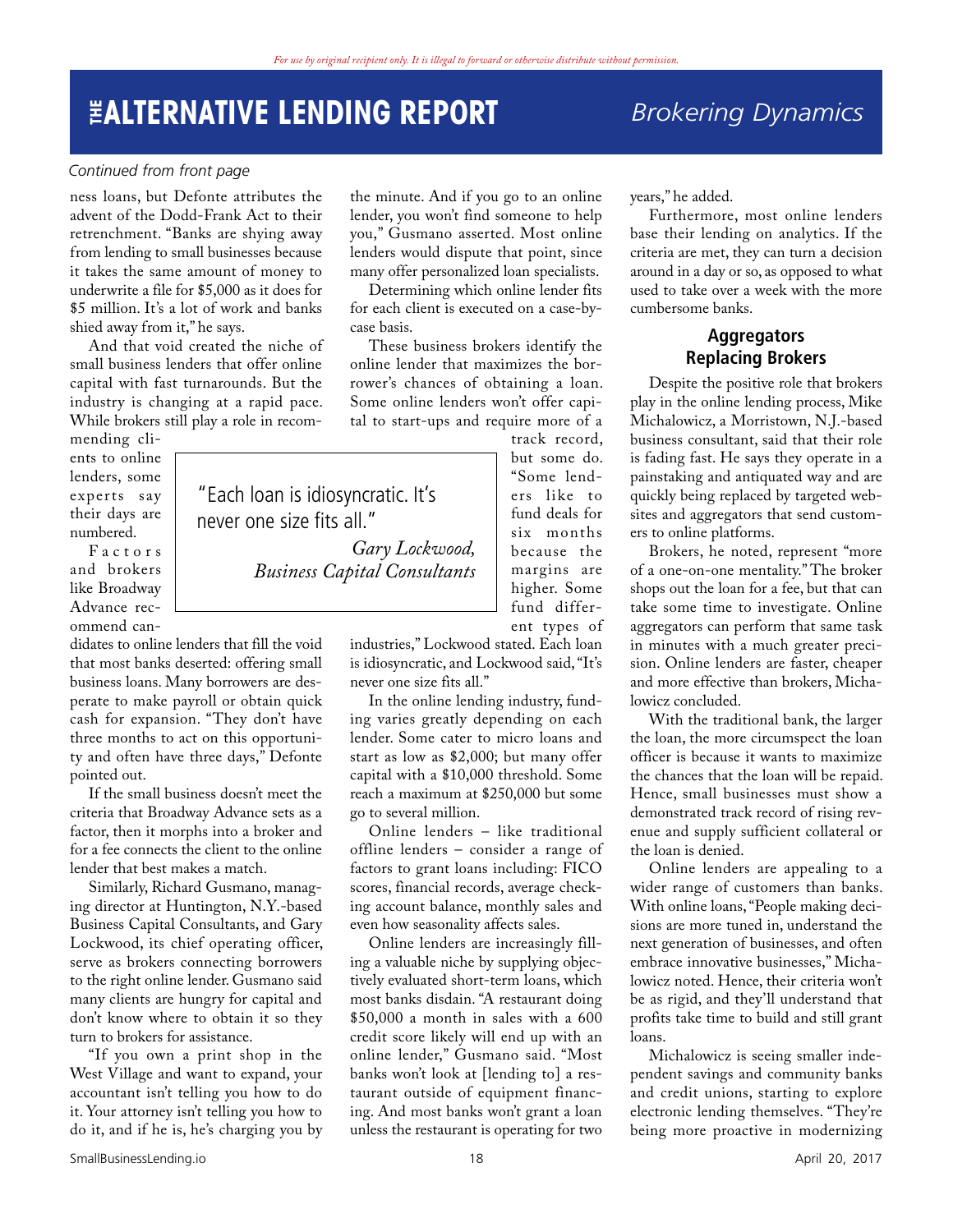### **THE ALTERNATIVE LENDING REPORT** *Brokering Dynamics*

"We provide a technology platform

*Meredith Wood,* 

*Fundera*

that replaces loan brokers."

their lending approach and becoming more like online lenders," he said.

Electronic platforms have disrupted lending for small business, Michalowicz concluded. "It's fast, easy, efficient. You can obtain it quickly with little effort and get money within 24 hours. That's the big advantage," he said.

Fast and efficient might also describe Fundera, a Wall Street-based aggregator, which launched in 2014, and directs small business borrowers to the most

appropri ate lender. It doesn't lend money, but expedites the process.

In the preonline days, banks weren't open on week-

ends or evenings, explained Meredith Wood, the vice-president of content at Fundera. "With online lending, all of a sudden, a business owner can have access to loans at any hour of the day," she noted.

Moreover, online lending amplifies access to a whole host of borrowers who previously were shut out and couldn't meet traditional banking criteria. "Online lenders take on more risk than traditional banks," she said.

Fundera's mission is to help small business owners understand and navigate loans. "We provide a technology platform that replaces loan brokers," Wood said.

Business owners access Fundera's website, complete an application, provide financial data, and then the site offers three or four options that vary from SBA loans to targeted online lenders. "We know our borrowers and provide insight based on past experience," Wood stated. Borrowers can plug their QuickBooks accounts directly into the website, expediting and streamlining the process, compared to the manual method that most brokers employ.

Moreover, Wood says because Fundera operates by scale, it offers lower fees than brokers. Often the broker's fee is incorporated into the loan, spiking it. Loans that Fundara expedites start as low as \$2,000 and can rise to \$2 million.

While Fundera handles a diverse mix of small businesses, its most prevalent customers are "traditional Main Street businesses, including three top retailers: restaurants, ecommerce and general contractors," Wood said. The major

driving force for taking out a loan is cash flow and paying bills, maintain ing inventory and updating equipment.

F u n d e r a

directs clients to the lowest interest rates that suit their business. Half of its staff consists of loan specialists, who augment what is executed online, with one-onone consultations.

Once the loan is approved, Fundera maintains contact and arranges metrics to remind clients to pay loans back and avoid any surcharges. Then it strives to help customers with any subsequent loans, depending on their capital needs.

When Russell Carter, founder of Philadelphia, Pa.-based Body Cycle Studios, which specializes in spin classes, was looking to borrow \$250,000 to renovate his studio and hire new instructors, he started with the credit union where he banks. But they presented several hurdles including wanting his house as collateral.

Instead, he turned to Fundera. A loan specialist guided him along the way, but even then, some obstacles cropped up. Fundera asked him for three years of bank statements and income statements and directed him to an online lender. But that lender also wouldn't authorize the loan without his house as collateral, forcing him to return to Fundera for another option.

Finally, Carter landed at Smartbiz and submitted all the necessary financial data. After a week, Smartbiz authorized the \$250,000 loan. But the entire process took several more weeks until Smartbiz approved an SBA loan sponsored by First Home Bank, with his studio – not his house – as collateral. "It was much easier than going for an SBA loan to a bank," Carter added.

The online loan enabled him to stay competitive. "It allowed me to get people on board much quicker," he said.

#### **OnDeck's Shrinking Broker Channel**

Speed also prevails at OnDeck Capital, which specializes in making loan decisions quickly, within a day in many cases, and deposits funding in a day or so, explained Kimberly Solarz, its director of brand marketing. OnDeck focuses on businesses that have been in operation for more than a year, which generate \$100,000 in annual revenue, though average revenue is \$500,000. It offers term loans from \$5,000 to \$500,000 and lines of credit up to \$100,000.

Over the years OnDeck has partnered with a variety of brokers, including consultants, accountants, funding advisors and attorneys but that number has been dwindling. The percentage of loans to customers via its "funding advisor program" dipped from 41 percent in 2014, to 28 percent in 2015 and 27 percent in 2016.

Solarz said that OnDeck has been focusing on collaborating with brokers "whose values we're aligned with. Some brokers are better than others. Over the last three to five years, we're working with a smaller number who exhibit<br>much stronger quality." much stronger quality."

Have news that may be of interest to readers? Please email us at **<editor@smallbusinesslending.io>**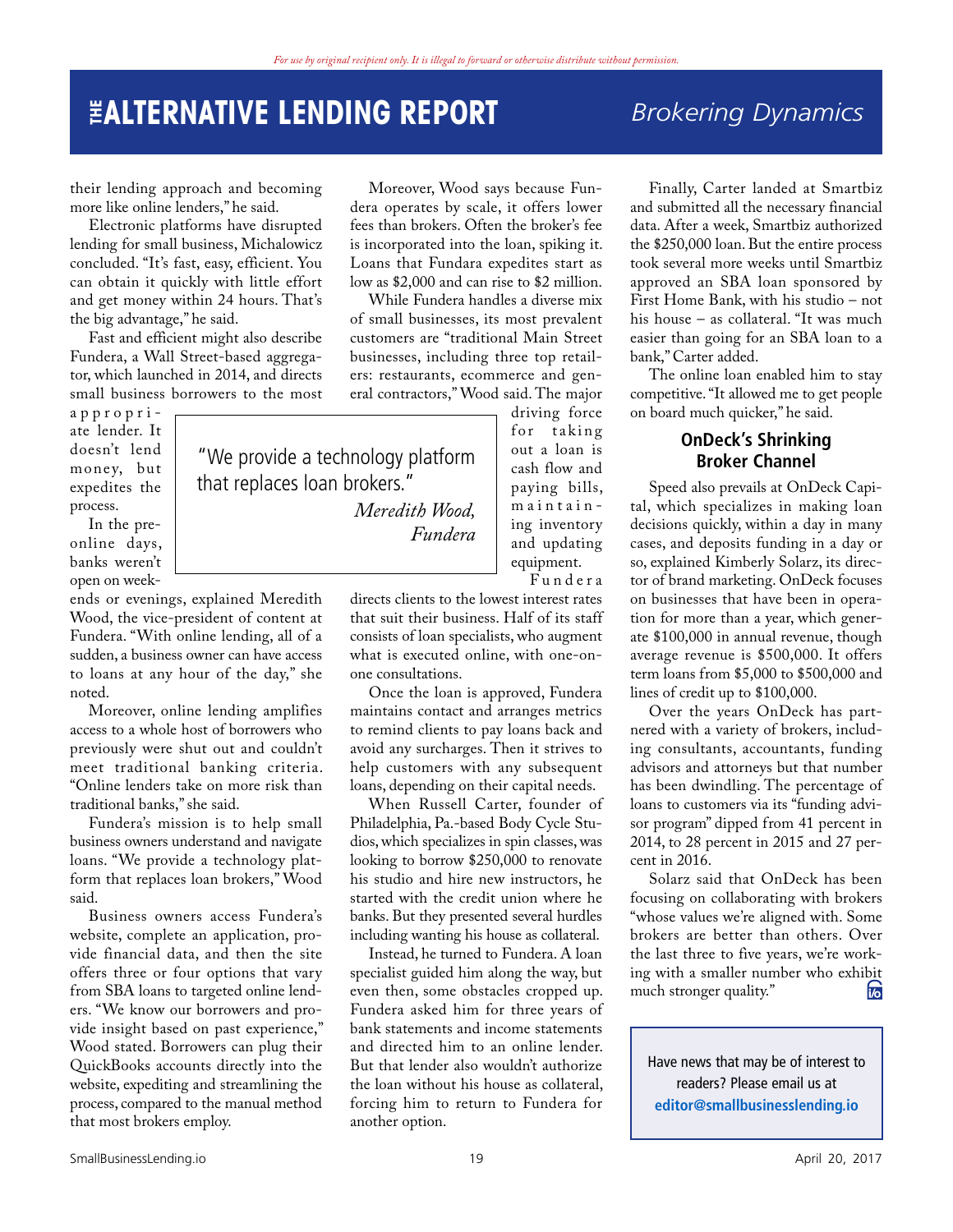### <span id="page-19-0"></span>**THE ALTERNATIVE LENDING REPORT** *True Lender*

#### *Continued from front page*

"Now that the banks are involved in Colorado it brings in the federal preemption. Banks are stepping in and claiming ownership of these programs, so there's going to be some fight. There's a lot of precedent to support these loan programs, which have been done for 30 years. This will probably be a test case."

Depending on how the cases play

out, "this may be an opportunity for another district court to come in and straighten this out," Tomkies says. "The validwhen-made doctrine is a cardinal rule of usury, according to the Supreme Court. The Madden case was not properly present-

ed to the court with all appropriate legal theories."

There is also a gray zone in the current litigation, since the ruling in the Madden case noted that loan assignments under different circumstances might lead to a different legal decision.

Still, Colorado claims that the banks cannot assign to partners the ability to export interest rates. The attorney general argues that loans sold to the banks' partners should fall under Colorado law governing interest rates and late fees – even though interest rate caps on state bank loans are preempted by Section 27 of the Federal Deposit Insurance Act.

Colorado's similar amended complaint filed in federal court against Avant alleges that Avant – and not WebBank – originated the loans, and bears all cost and expenses. The complaint also claims that Avant is responsible for interacting with customers and for "all servicing and administration of the Avant Loans, even during the period before WebBank sells the loans to Avant or its affiliates." Colorado also argues that funding for Avant Loans comes from Avant. A spokesman for the state AG said the office does not comment on pending cases.

Defending their business model and potentially their very livelihood, Cross

River and WebBank have countersued for a declaratory judgment, arguing, among other things, that Colorado did not join them in the enforcement action against Avant and Marlette in an effort to dodge Section 27. Under that section, the FDIA lets state-chartered banks "charge the interest rates of the banks' home states to borrowers nationwide,

"Banks are stepping in and claiming ownership of these programs, so there's going to be some fight... This will probably be a test case."

> *Mike Tomkies, Dreher Tomkies*

notwithstanding individual states' laws regarding the terms, including interest rates and fees, on which loans may be extended.'

Whatever the outcome, another attorney familiar with the legal issues in play says the impact won't be immediate, but could cause banks and non-bank partners to scrutinize their contractual arrangements and shore up any problem areas so the non-bank does not bear all the legal and financial risks of the loan.

"These cases are litigated in a federal court in Colorado and don't bind anybody who's not involved," the attorney says, speaking on condition of anonymity. "Madden was a debt-buying operation but it raises the same questions: When a bank sells a loan to a non-bank does the non-bank have the ability to charge the same interest? You can make loans in states that have usury limits. But the [Madden] case showed the ability to export interest rates is like a driver's license. Just because you buy a car from somebody doesn't mean you have a driver's license to operate it."

Cross River's filing seeks protection of its "statutory and contractual rights to freely extend credit and to freely sell loans on a nationwide basis." Cross River alleges that the Colorado suits ignore

two key principles of federal banking law. First, a bank's right to offer their home state's interest rates to borrowers in other states under Section 27, and the so-called "valid-when-made" principle, meaning a loan that is non-usurious when originated cannot become usurious after assignment or sale.

Essentially, Cross River argues that

existing federal banking law overrides Colorado's enforcement efforts against the bank's partner, Marlette. Further, Cross River says it "continues to retain a randomly-selected population of the loans to maturity and sells others to Marlette, though it

retains an ongoing economic interest even in the loans it sells."

Colorado's action against Marlette "directly challenges Cross River's federally protected rights to originate loans to borrowers nationwide with interest rate [and other] terms permitted by its home state … and to sell those loans to third parties with the assurance that the loans' original terms will remain valid after the loans are sold," Cross River says in the filing. The bank also says "underwriting guidelines and the credit policy … are established by Cross River and approved by its Board of Directors."

The bank also addresses the issue of its own legal risk, stating it "is responsible for consumer compliance and is accountable to its prudential regulators for any potential violation." Cross River also notes that the lending model under attack is "essential to the way Cross River does business" and adheres to "FDIC, OCC, and interagency guidance on third-party lending."

#### **MPLs Using Bank-Partner Model at Risk**

The outcome of the Cross River and WebBank cases and Colorado's enforcement efforts could set legal precedent and have a major impact on marketplace